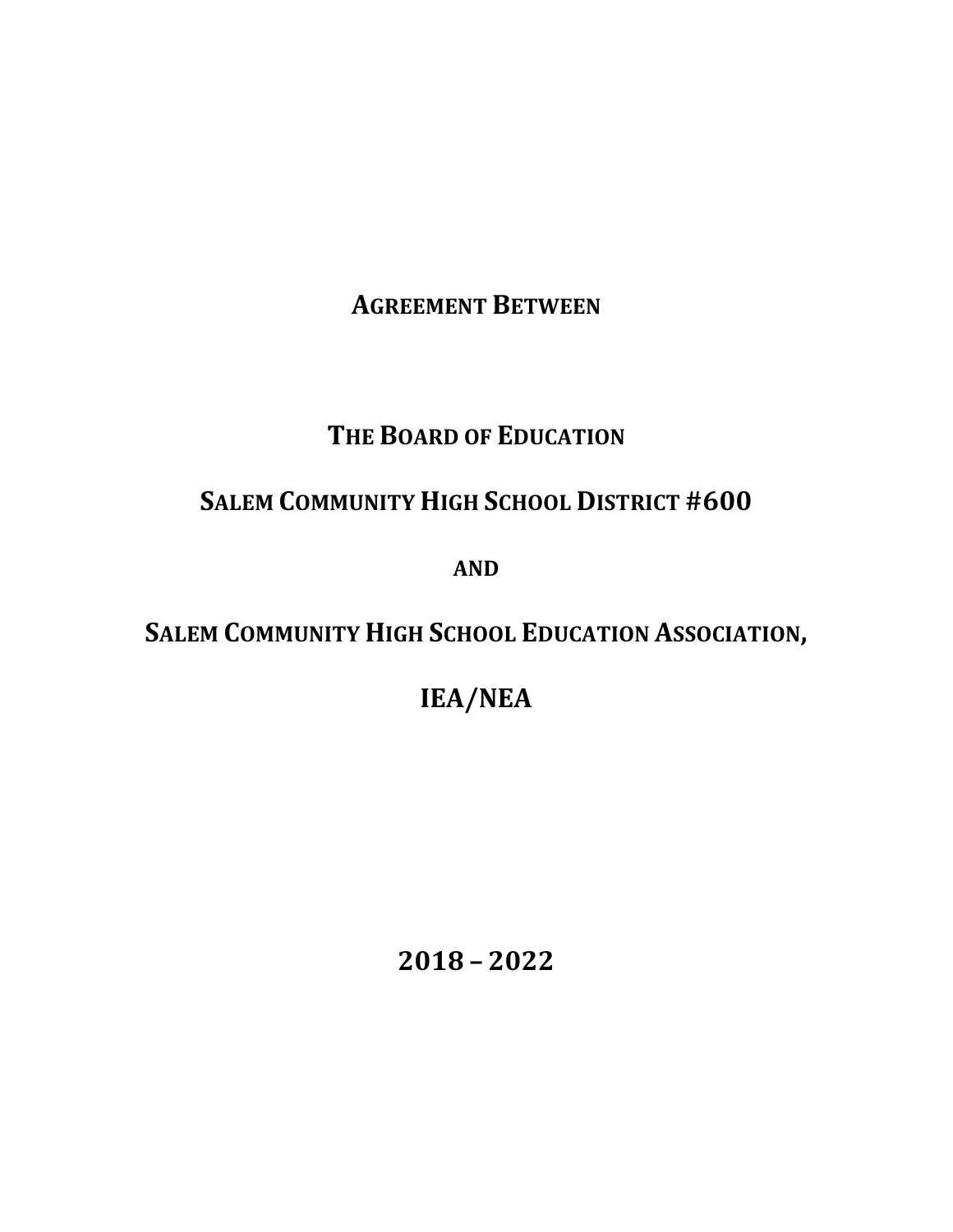# **TABLE OF CONTENTS**

| Article I   |    |
|-------------|----|
|             |    |
|             |    |
|             |    |
| Article II  |    |
|             |    |
| Article III |    |
|             |    |
| Article IV  |    |
|             |    |
|             |    |
|             |    |
|             |    |
|             |    |
|             |    |
|             |    |
|             |    |
|             |    |
|             |    |
|             |    |
|             |    |
| Article V   |    |
|             | 11 |
| Article VI  |    |
|             |    |
|             |    |
|             |    |
|             |    |
|             |    |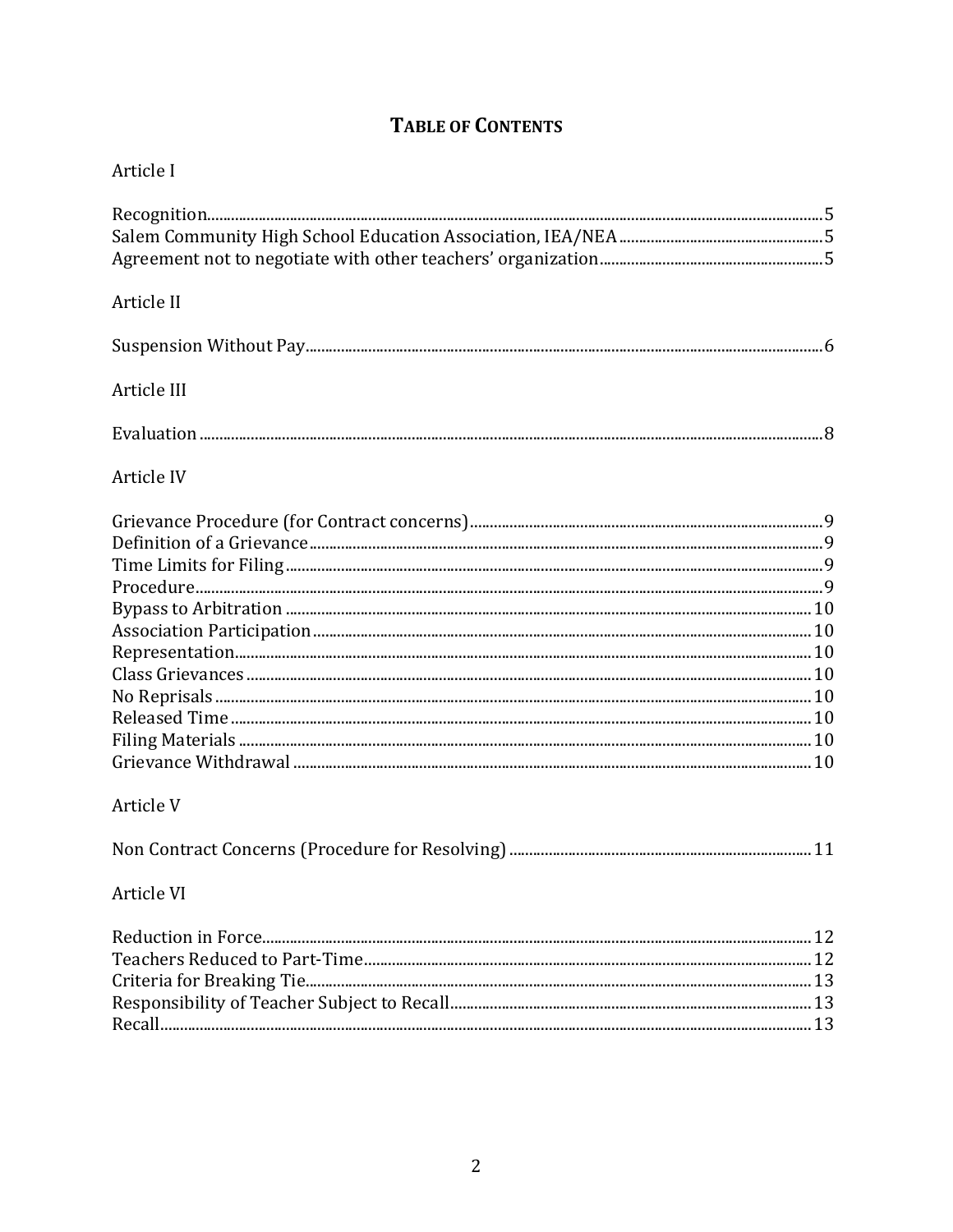## Article VII

## Article VIII

## Article IX

| Fair S |
|--------|
|--------|

# Article X

# Article XI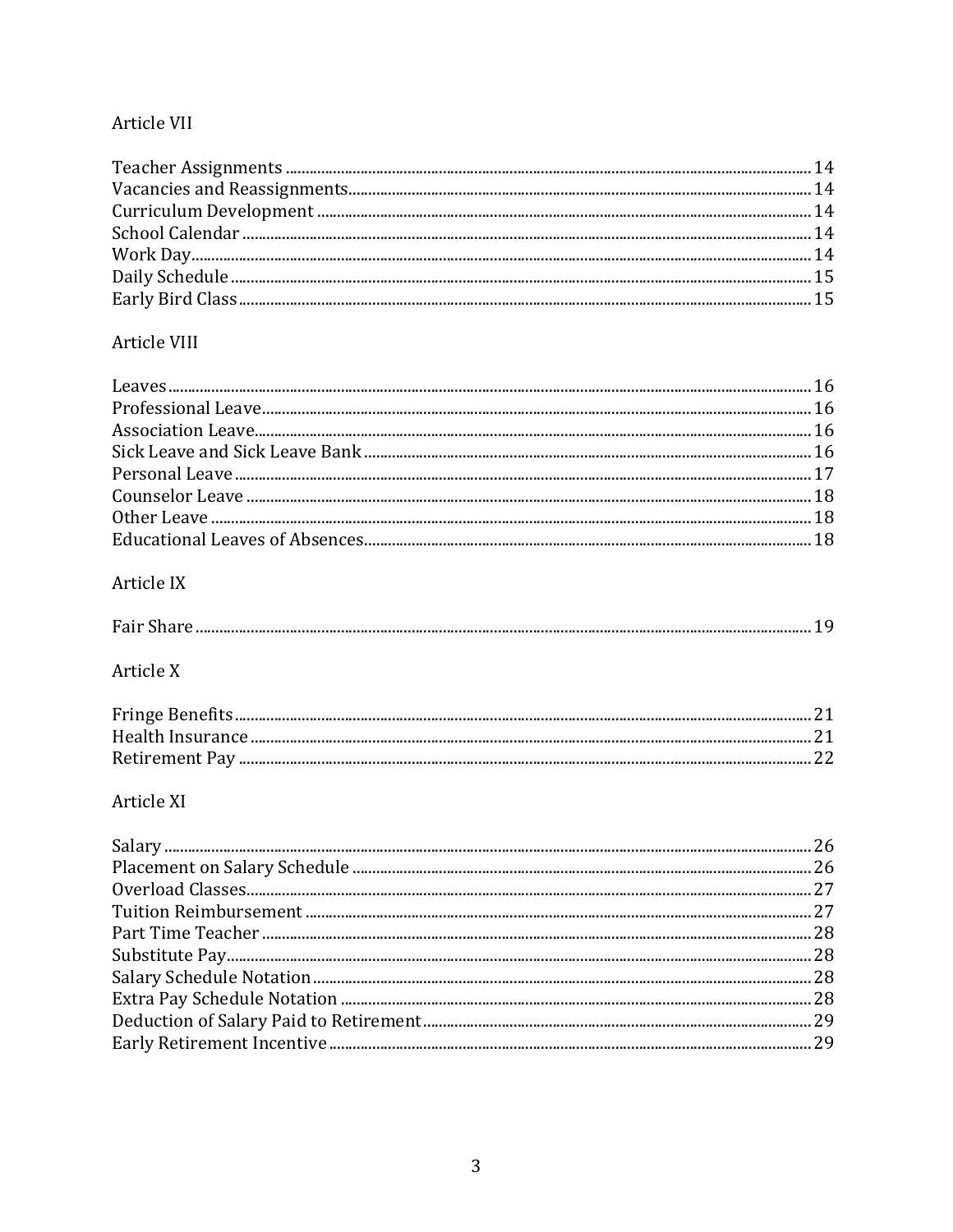# Article XII

| Appendix I   |  |  |  |  |  |  |
|--------------|--|--|--|--|--|--|
| Appendix II  |  |  |  |  |  |  |
| Appendix III |  |  |  |  |  |  |
| Appendix IV  |  |  |  |  |  |  |
| Appendix III |  |  |  |  |  |  |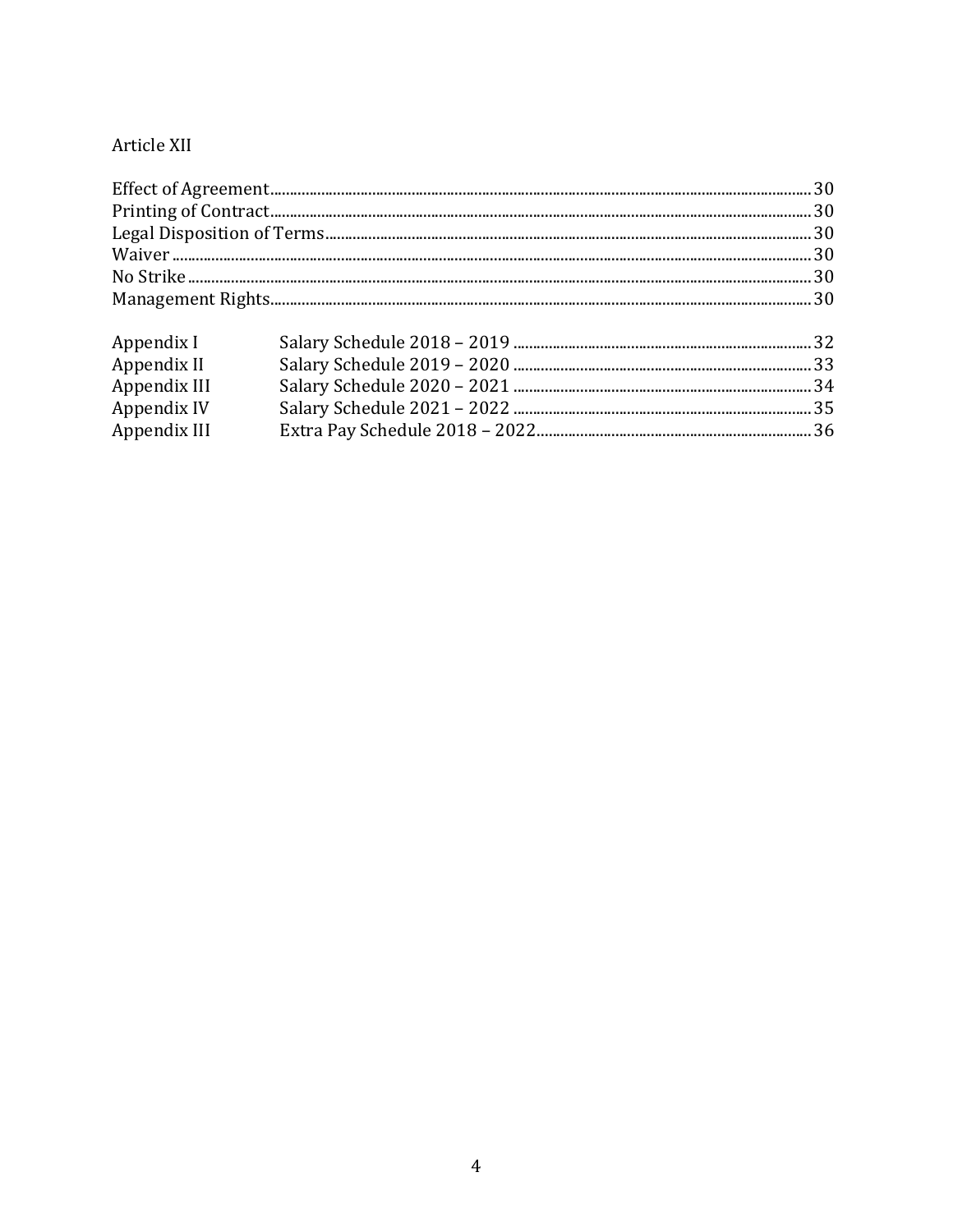## **ARTICLE I- RECOGNITION**

The Board of Education of Salem Community High School District 600, Salem, Marion County, Illinois, hereafter "Board", recognizes the Salem Community High School Education Association IEA/NEA, hereafter "Association", as the sole and exclusive negotiating agent for all full- and part-time certificated personnel, hereafter "Teachers", with the exception of the Superintendent, Principal(s), Assistant Principal(s), Athletic Director, substitute teachers, temporary teachers (defined as those employed for less than one (1) year), nurses (unless certified under Article 21, School Code), and supervisors as the same are defined in the Illinois Educational Labor Relations Act (IELRA), and also excluding those persons who may be certified, but are not required to be certified in order to perform job requirements. Media center personnel who are certified under Article 21 shall be included in the bargaining unit.

The Board agrees not to negotiate with any other teachers' organization with regard to items contained in this Agreement, unless an election (pursuant to the IELRA) results in the certification of a different negotiation body.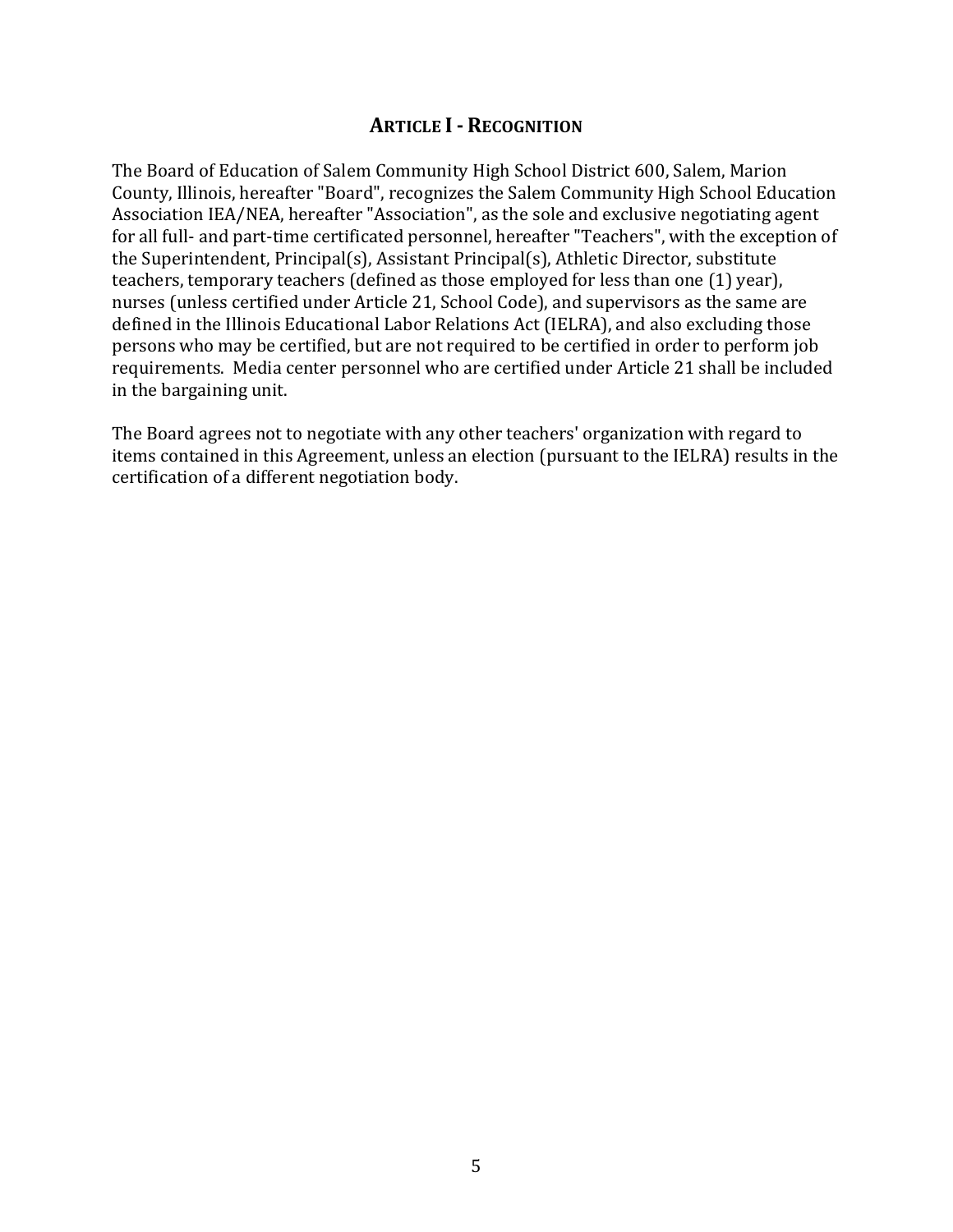# **ARTICLE II – SUSPENSION WITHOUT PAY**

Rules and regulations governing teacher conduct shall not be inconsistent with this Contract. Enforcement of this Article shall be for just cause.

Teachers are expected to comply with the policies and regulations of the Board and the administration and will receive in writing or in electronic format, applicable policies, rules and faculty handbooks prior to any enforcement of such policies and rules. Additional copies of Board policies, administrative rules and faculty handbooks will be made available in electronic format to the Association.

In the event a teacher must be disciplined, the following course of action will be followed, except as noted below:

**Oral Warning** (first offense)

A written confirmation of the oral warning will be issued to the teacher to ensure that both parties know that warning has been given. In the event the Principal issuing the oral warning does not have personal knowledge of the infraction, the Principal will specify from whom the information came.

**Written Warning** (second offense for the same infraction)

In the event the Principal issuing the written warning does not have personal knowledge of the infraction, the Principal will specify from whom the information came.

Suspension without pay, limited to one (1) school day, except as noted below.

Prior to suspension without pay being implemented, the Principal will conduct any investigation deemed necessary and will advise the teacher of the alleged infraction in writing within twenty-four (24) hours after completing the investigation.

The teacher will have the opportunity to respond to the charge in writing within five (5) school days in case legal advice is deemed necessary.

If the teacher chooses not to challenge the suspension, it shall be imposed immediately.

If the teacher chooses to challenge the suspension or length of same, there shall be a review by the Board if the teacher notifies the Principal in writing within five (5) school days of receiving written notice of the alleged infraction and intention to suspend.

The hearing shall be held within twenty (20) calendar days of receipt of the teacher's written request for a hearing.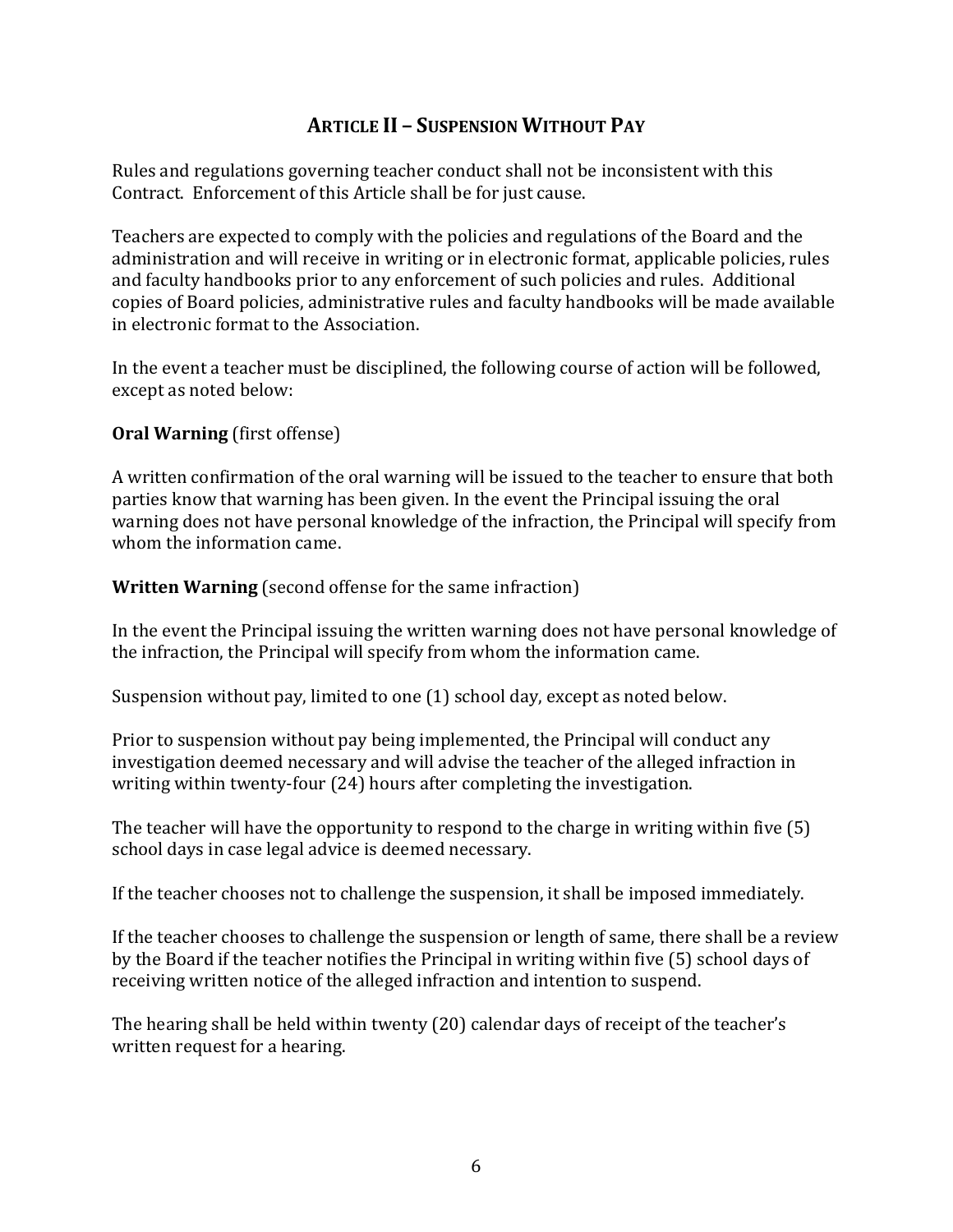The Board shall conduct the hearing in closed session to the extent permitted by law. The Board may appoint a hearing officer to assist it in hearing the case, but the Board shall not delegate the final decision to the hearing officer.

At the hearing, the teacher has the right to be represented, to cross examine witnesses and to present evidence on his/her own behalf.

If, following the hearing, the Board decides to suspend a teacher without pay; the teacher may appeal the decision to final and binding arbitration under the Voluntary Labor Arbitration Rules of the American Arbitration Association, which shall act as the administrator of the proceedings. If no appeal is made within ten (10) calendar days of the Board's decision to suspend, then the right to an appeal shall be waived. Costs of the arbitrator shall be divided by the parties.

Suspension up to ten (10) days without oral or written warning may be imposed for infraction of rules concerning corporal punishment, infractions which cause or pose a danger of injury to persons or damage to property, sexual harassment or misconduct, dishonesty in respect to money, accounts or property belonging to the District, students, parents or other teachers, or falsifying information concerning the right to employee benefits.

The Board may conduct a post suspension review in any case where the administration makes a finding in writing that for reasons of safety or security a teacher must be immediately removed. However, the teacher shall suffer no loss of pay until after the review is held, in compliance with E. above. This does not preclude the Board from making non-disciplinary suspensions with pay.

The Association President will be advised in writing whenever discipline is imposed on a teacher under this Article.

This Article has no affect on teacher dismissal or non-renewal of probationary employees.

This Article has no affect upon other discipline which the Board may impose or seek under existing law, including by example, and not in any way limitation, letters of remediation and tenured dismissal, including suspension pending review.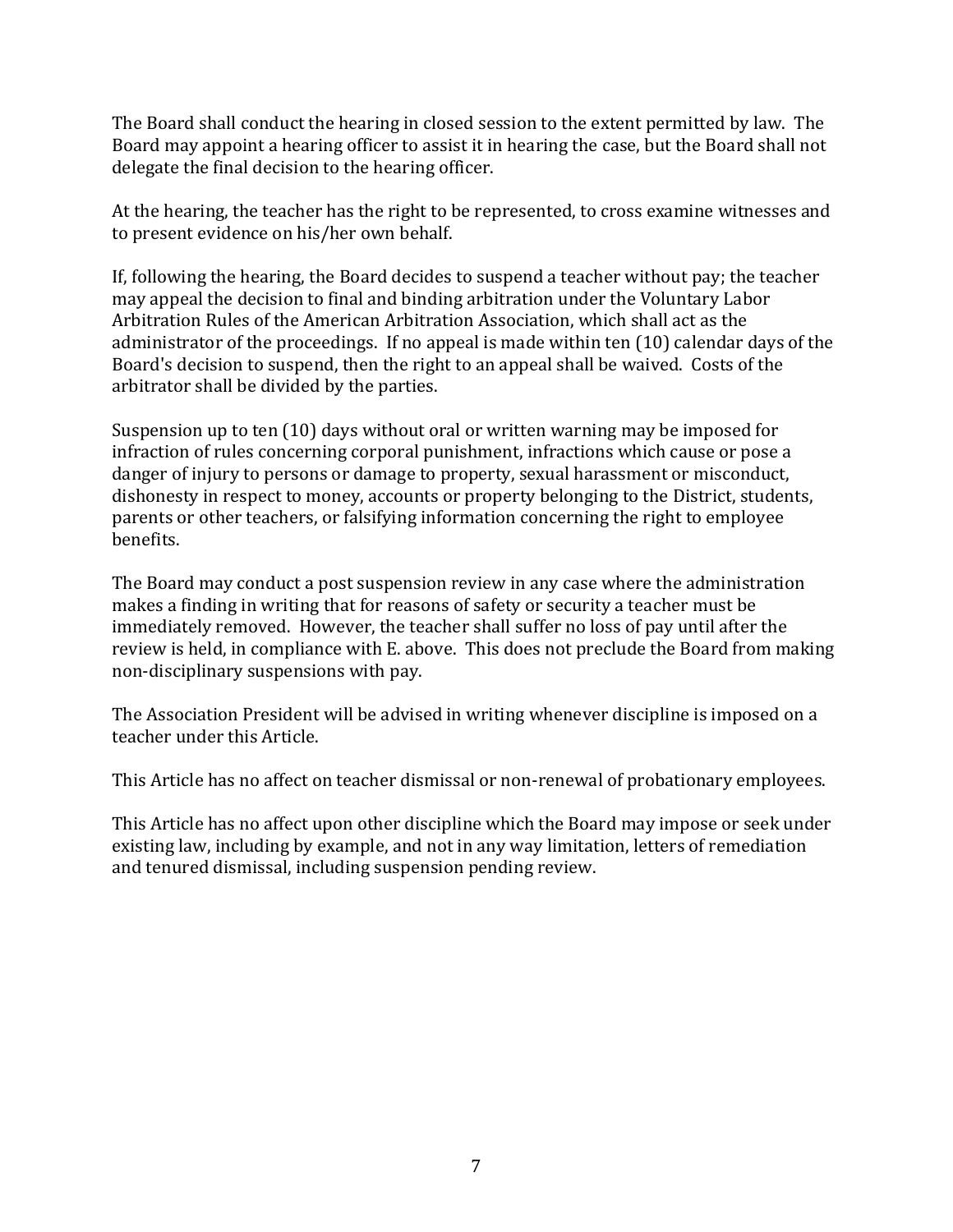# **ARTICLE III – EVALUATION**

The parties agree that the Evaluation Plan will govern employee performance evaluations. The Board shall comply with the Illinois School Code and all applicable ISBE regulations regarding employee evaluation.

Prior to any observation, the evaluator shall acquaint the teacher with the general areas of observation and the instrument to be utilized. This may be done at the pre-evaluation conference or the day of the evaluation. An evaluation instrument committee will be made up of an equal number of teachers, selected by the teachers' association, and administrators/Board of Education members . The Joint Committee will reach consensus on any change to the evaluation instrument.

A pre observation conference will be held before the observation.

No evaluation observations will be made during the first ten (10) or the last ten (10) regular school days.

A copy of the written evaluation shall be given to the teacher at the post conference review, which shall be held within ten (10) school days unless due to absence, illness, etc., the post conference review cannot be scheduled conveniently. In any case, post conference reviews shall not be unnecessarily delayed.

If the evaluator or the Superintendent determines that more than one (1) evaluation is necessary, the teacher may request that a different evaluator be used from the person who completed the first evaluation.

This Article does not allow grievance of substantive decisions of the evaluator, but is limited to the procedures set forth herein.

A teacher may make written reaction or response to the evaluation, and such reaction or response shall be permanently attached to the evaluation.

This Article does not prevent the administration from utilizing informal observations; however, such observations will not be conducted through use of the intercom.

If informal observation will be utilized in the teacher's evaluation, an anecdotal report will be written, and a copy given to the teacher.

Guidance counselors, and other employees excluded from student growth measurements, will be evaluated by instruments agreed to by the Salem Community High School Education Association.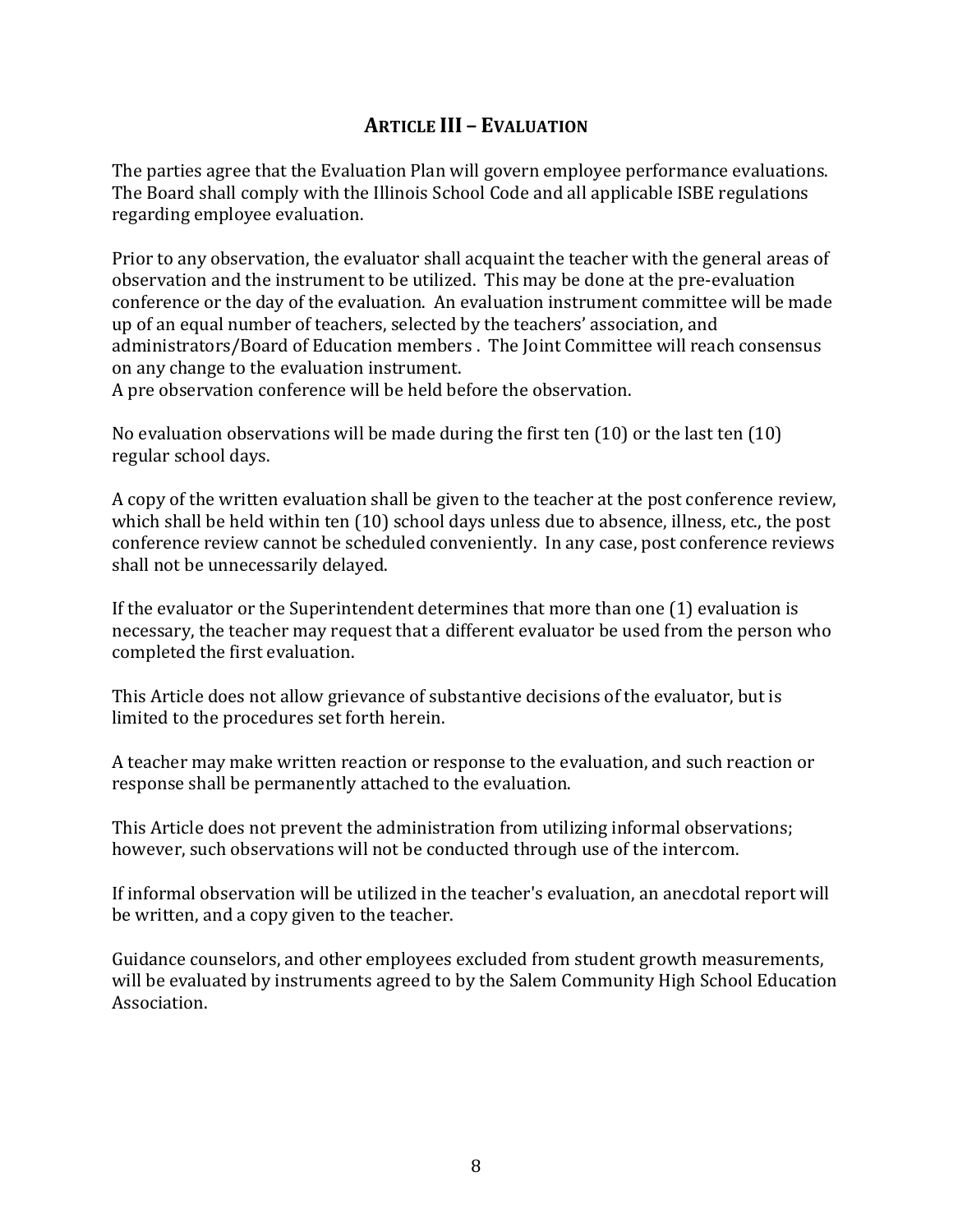# **ARTICLE IV – GRIEVANCE PROCEDURE**

#### Grievance

Any claim by any teacher or the Association that there has been a violation, misinterpretation or misapplication of the terms of this Agreement shall be a grievance.

#### Time Limits

All time limits consist of school days, except that when a grievance is submitted fewer than ten (10) days before the close of the current school term or during the summer, time limits shall double and shall consist of all weekdays.

#### Procedure

Nothing contained herein shall be construed as limiting the right of any teacher having a complaint to discuss the matter informally with any appropriate member of the administration. When requested by the teacher, a member of the bargaining unit may accompany the teacher to assist in the informal resolution of the complaint. If, however, the informal process fails to satisfy the teacher or the Association, a grievance may be processed as follows:

#### STEP 1

In the event a problem cannot be resolved informally, the grievant may file a grievance within sixty (60) days of the event giving rise to the grievance, or the grievant's knowledge of same, whichever is later, with the District Superintendent. The Superintendent shall arrange for a meeting to take place with the grievant within ten (10) days of receipt of the grievance. The Superintendent shall issue his/her written response within twenty two (22) days of the STEP 1 meeting. The failure of a teacher or the Association to act on any grievance within the prescribed time limits will act as a bar to any further appeal, and an administrator's failure to give a decision within the prescribed time limits shall permit the grievant to proceed to the next step.

#### STEP 2

If the Association is not satisfied with the disposition of the grievance at STEP 1, it may within thirty five (35) days of the STEP 1 response submit the grievance to final and binding arbitration. The arbitration proceedings shall be conducted under the voluntary labor arbitration rules of the American Arbitration Association.

The arbitrator shall have no power to alter the terms of this Agreement.

Should either party desire a transcript, it shall pay the cost. Should both parties desire a transcript, the cost shall be shared equally.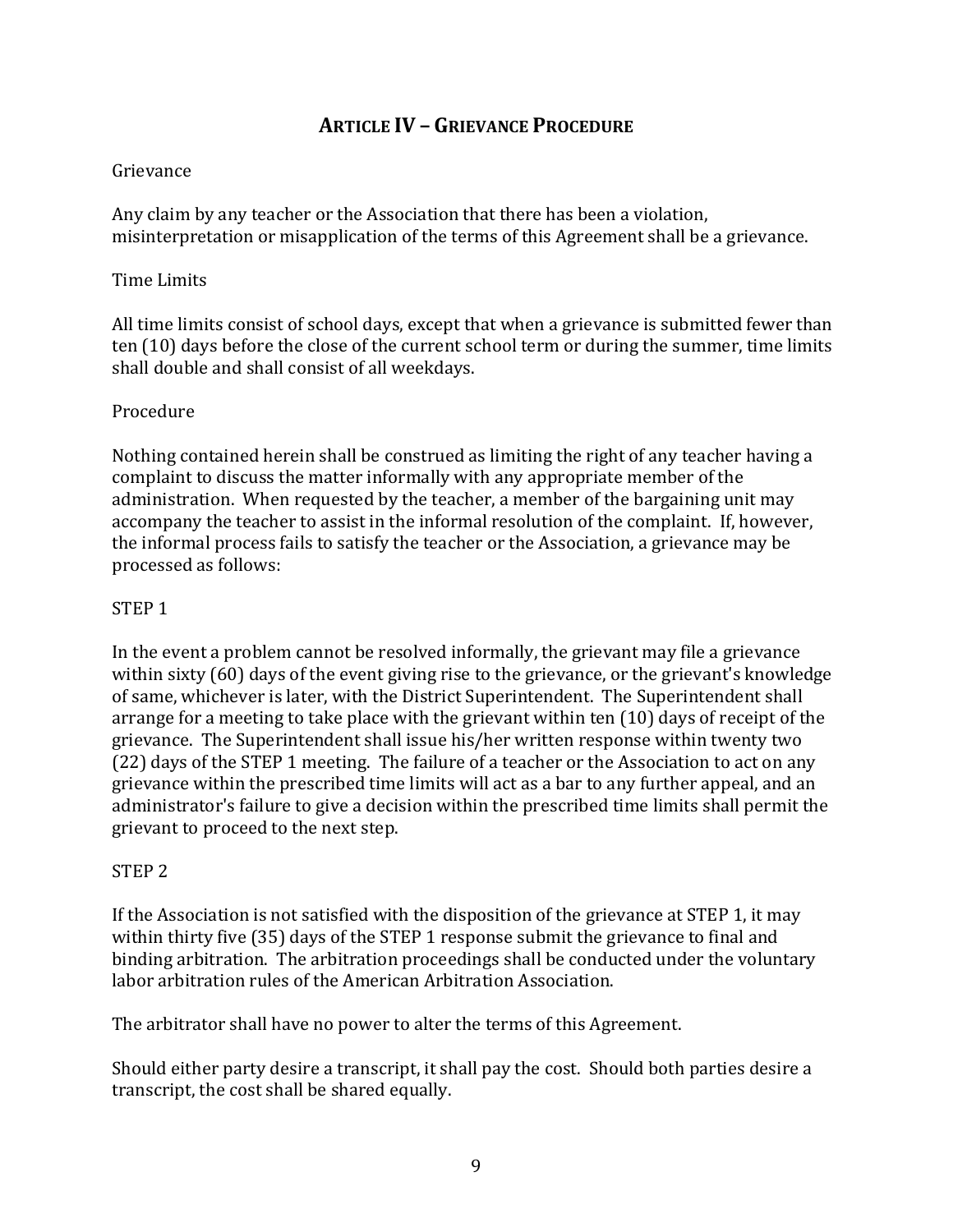#### Bypass to Arbitration

If the Board or its agent and the Association agree, a grievance may be submitted directly to arbitration.

#### Association Participation

Where the grievant(s) is not represented by the Association, the Board acknowledges the right of an Association's grievance representative to be present, beginning at STEP 1, at each step of the grievance. Resolution of such grievance(s) shall not be inconsistent with the Agreement.

#### Representation

The grievant shall have the right to such representation as the grievant may desire, provided, however, the grievant shall bear the cost of such assistance. The Board shall bear the cost of any representation it may desire.

Class Grievances

Class grievances involving one or more teachers shall be initially filed by the Association.

No Reprisals Clause

No reprisals shall be taken by the Board or the Administration against any teacher because of his/her participation in a grievance.

#### Released Time

Should the Board or the arbitrator require any teacher to attend hearings or meetings attendant to grievance processing, such teachers shall be excused without loss of pay orbenefits.

Filing of Materials

All records related to a grievance shall be filed separately from the personnel file of the teacher.

#### Grievance Withdrawal

A grievance may be withdrawn at any level without establishing precedent.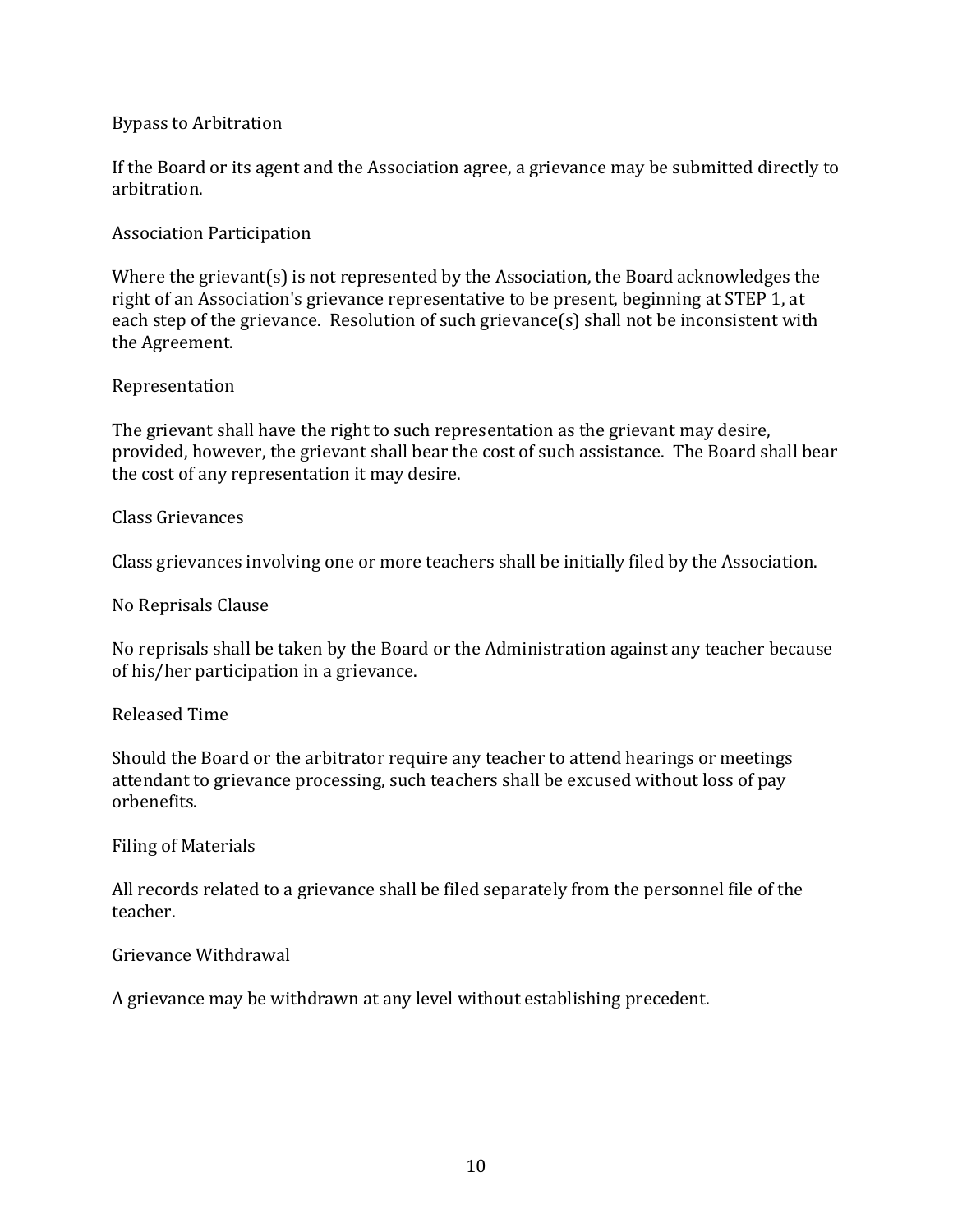## **ARTICLE V – NONCONTRACTUAL CONCERNS**

Should a teacher have any concern that is not specifically covered by this Agreement, the teacher may bring the issue to the attention of the Superintendent in a meeting. Upon request, the teacher may be accompanied by a local Association representative.

Should the meeting with the Superintendent fail to resolve the concern; the teacher will be entitled to bring the issue to the Board of Education at its next regularly scheduled meeting. Upon request, the teacher may be accompanied by an Association representative from the local or state level. The Board may, if it deems necessary, limit the presentation to reasonable time constraints. The Board will notify the teacher of its decision.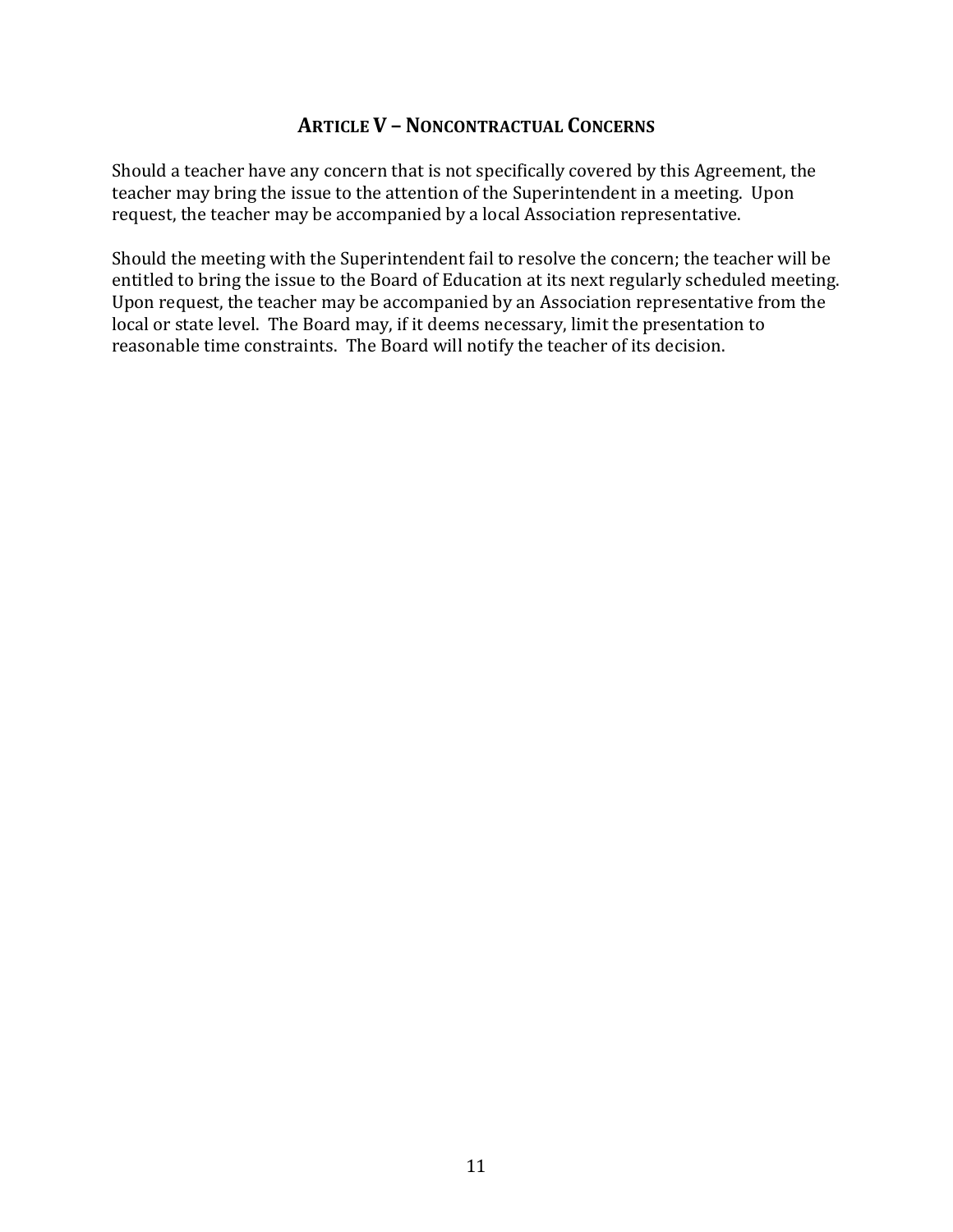# **ARTICLE VI – REDUCTION IN FORCE**

Any reduction in force or recall of certified staff shall be pursuant to the procedures and requirements of Section 24-12 of the Illinois School Code.

The following provisions shall be deemed to supplement Section 24-12 of the Illinois School Code.

A. A teacher shall be credited with continuing service dated from the teacher's first day of full-time, continuous, uninterrupted service to the District which shall be measured from the first day the teacher actually reported for work at the beginning of the period of full-time, continuous, uninterrupted service to the District.

In the case of a non-tenured teacher, an interruption in service shall be defined as a break in continuous employment which interrupts the required probationary period, consistent with the requirements of Section 24-11(e) of the Illinois School Code. In addition to the requirements of Section 24-11(e), any of the following events shall constitute a break in service:

- 1. any absence from full-time employment, whether approved by the Board of Education or not, except use of Board-paid sick leave or Board-paid personal days (if applicable), save that the Board shall comply with the provisions of Chapter 122, Section 24-6 with respect to the granting of sick leave;
- 2. any reduction from full-time service to the District during the running of the probationary period, whether occasioned by the teacher's request and Board approval or by the Board's unilateral action;
- 3. any unauthorized absence from duty.
- B. A teacher shall acquire one year of continuing service for each complete year of fulltime employment in the District. A teacher working less than a complete school year shall acquire fractional continuing service calculated by dividing the number of days worked by the number of workdays in the school calendar. For purposes of this section, "days worked" shall be defined as days for which the teacher receives regular salary from the District. Days for which the teacher does not receive regular salary shall not result in continuing service credit. No teacher shall receive credit for more than a full year's continuing service in any given school year.
- C. A teacher reduced by teacher request and Board approval where there has been no break in service or by Board-initiated reduction in force to part-time employment shall acquire continuing service subject to the following:
	- 1. If the teacher's regular part-time schedule involves teaching each day parttime, the teacher shall acquire a fraction of a year's continuing service for each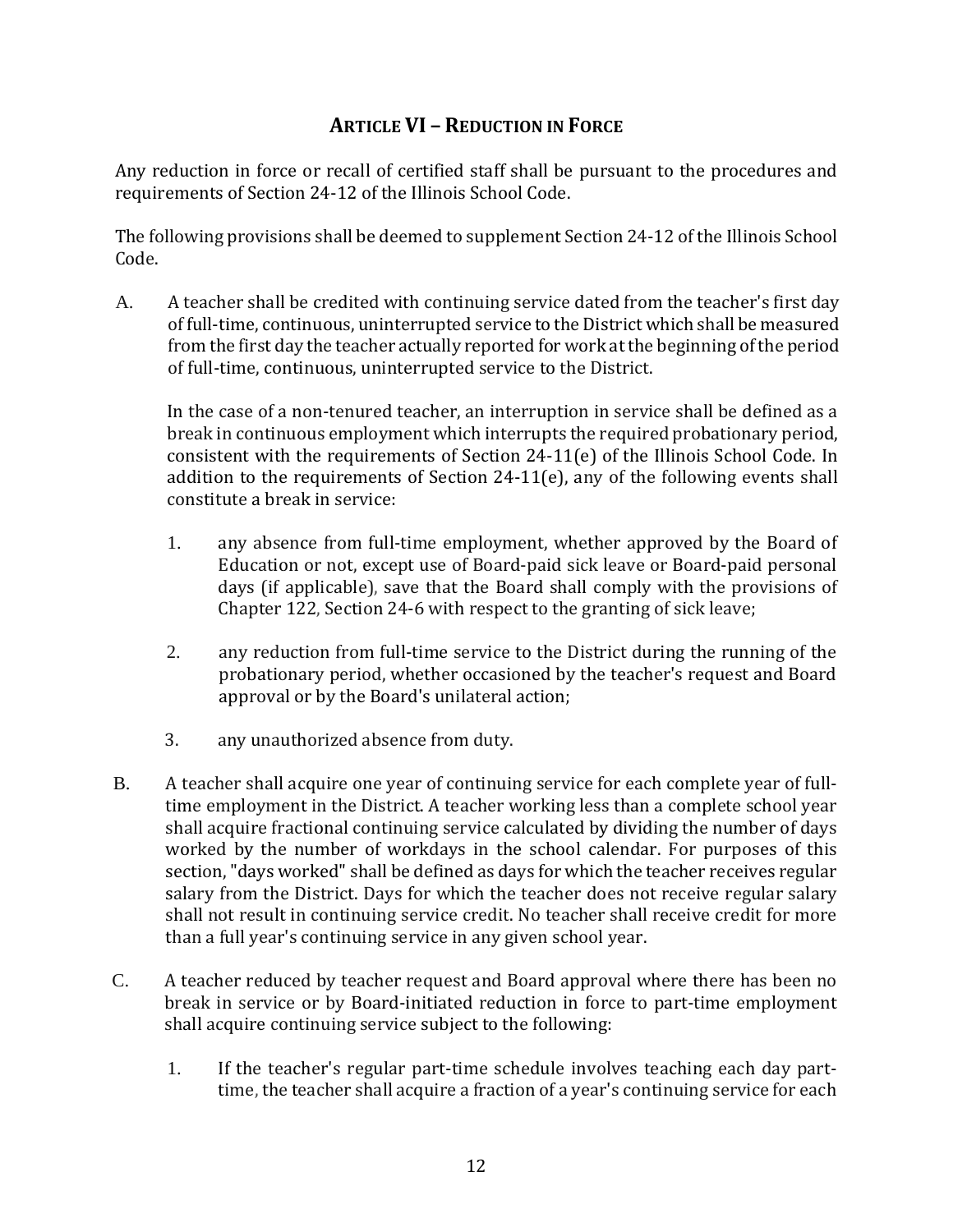year the teacher has actually reported for work one hundred twenty (120) or more days, except that the Board-paid sick days and Board-paid personal days (if applicable) shall be treated as days the teacher reported for work for purposes of this subsection. Fractional continuing service under this section shall be computed by use of the following equation:

The number of periods the teacher is required to be in school divided by five (5) periods.

2. If the teacher's regular part-time schedule involves teaching whole days, but not whole weeks, the teacher shall acquire a fraction of a year's continuing service for each day the teacher actually reports for work, except that if the teacher fails to report for work at least one-half (1/2) of the days called for in his/her part-time schedule, no continuing service shall accrue, except that Board-paid sick days and Board-paid personal days (if applicable) shall be treated as days the teacher reported for work for purposes of this subsection. Fractional continuing service under this section shall be computed by use of the following equation:

The number of days the teacher reported for work divided by the number of days in a full-time work year.

- D. If two or more teachers have equal continuing service, the following criteria in the following order shall be used to rank teachers until the tie is broken:
	- 1. previous experience credit inside and outside the District which is allowed for credit on the salary schedule;
	- 2. education beyond the Bachelor's degree which is allowed as credit on the salary schedule;
	- 3. any further ties to be determined by drawing of lots.
- E. It shall be the responsibility of each teacher subject to recall to notify the Board in writing of his/her mailing address at the time of layoff and of each mailing address change during the recall period. The Board's obligation to recall shall be met when it sends by certified mail an offer of recall to a teacher on layoff, posted to the teacher at the last mailing address the teacher has provided the Board. The teacher shall have twenty (20) days from the postmark date on the recall offer to respond to such offer. If the Board does not receive a response before the twenty (20) day period has elapsed, the teacher will be presumed to have rejected that offer.
- F. The Association will be notified and will be provided the time and opportunity to make recommendations regarding any reduction in force prior to the Board taking any action.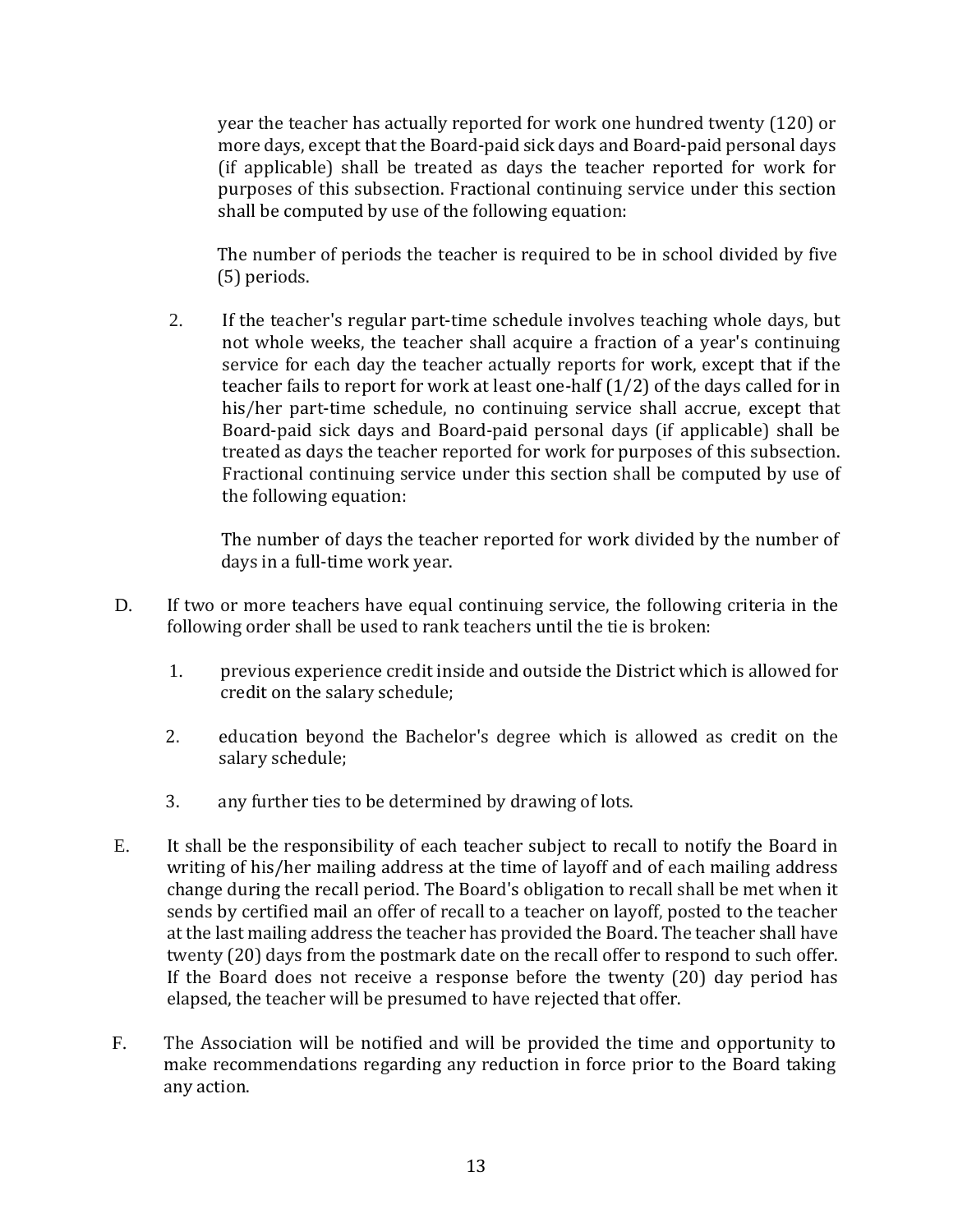# **ARTICLE VII – TEACHER RIGHTS**

#### Teacher Assignments

Each teacher shall be given written notice of his/her tentative teaching assignment by the last teacher work day of the school year. If any change is necessary, the teacher(s) affected shall be notified within five (5) working days of the decision. Should the change not be satisfactory to the teacher, the teacher may resign with no penalties.

#### Vacancies and Reassignments

The Superintendent shall provide the President of the Association, or his or her designee, with a copy of all official, certified staff vacancies in the District.

A teacher may request changes in assignment when a vacancy exists. The request shall be reviewed by the Superintendent, and the applicant shall be notified in writing of the decision within five (5) days of the decision.

#### Curriculum Development

A department coordinator and/or teacher shall submit requests for curriculum changes for the forthcoming year to the Administration. If suggested revisions are unacceptable, the Administration shall notify the person requesting the change and provide a written rationale for the denial within ten (10) days of the request. Failure to provide a rationale in writing shall be grievable; however, the sufficiency of the rationale or the reasoning thereof shall not be grievable.

#### School Calendar

There shall be no more than one hundred eighty (180) teacher responsibility days, and eight (8) emergency days. Except in an emergency, once the calendar has been established, the Association will be notified of any changes by the Superintendent and be provided the opportunity to discuss such changes with the Superintendent. The proposed school calendar will be given to the Association President at least seven (7) days before adoption by the school board.

#### Work Day

The teachers' work day will begin at 7:50 a.m. and end at 3:25 p.m. unless an earlier departure time has been approved by the Superintendent or his designee. Employees must have reported to their 1<sup>st</sup> hour work area prior to 7:50.

On the day prior to the Thanksgiving holiday period, students will be dismissed no later than 2:16 p.m.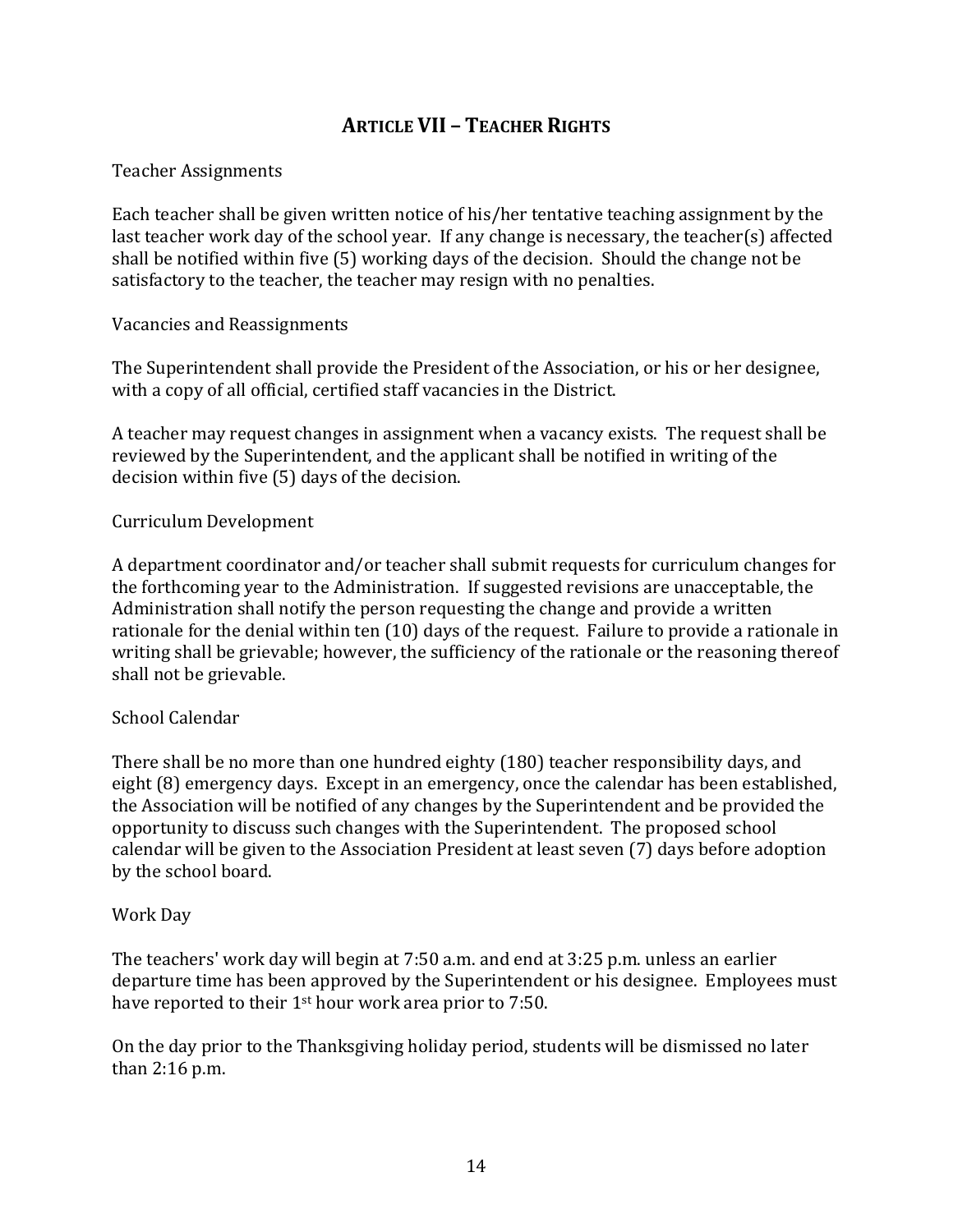If students are released early for reasons other than a teachers' meeting, teachers will be released five (5) minutes after the students' dismissal time.

Teachers may be required to attend one graduation and one open house per year. A second open house may be added by the administration, but the hours for the two open houses will be banked as parent teacher conference hours in the school calendar for a compensation day in the school calendar on the Wednesday before Thanksgiving, or other mutually agreeable date between the administration and SCHSEA. On those days the school day for students and teachers will last no longer than the state required five (5) classroom hours. Teachers may request to miss graduation through the use of ½ personal leave day. Not more than five (5) requests will be approved on a first come basis. Teachers will not be charged personal time to attend the graduation of a dependent or spouse, nor considered one of the five requests. The open house day may occur on the evening prior to the first day of teacher institute.

The Board reserves the right to request teachers to attend parent/student/teacher conferences which may occur after the teachers' normal day with twenty-four (24) hoursnotice.

Faculty meetings and any additional non-voluntary committee meetings scheduled outside the normal work day will require approval of the teacher's Association president.

## Daily Schedules

Assigned classes shall begin no earlier than 8:00 a.m. and end no later than 3:15 p.m. The Board reserves the right to close campus during the lunch period and to schedule multiple lunch periods. The Board shall not implement a "block" schedule for the duration of this Contract. There shall be no change to the daily student schedule after the start of the school year without the mutual consent of the Board and Association. Full time teachers will have five (5) daily teaching assignments, and supervise a home room in an eight (8) period day. They will facilitate a home room four days each week. The teacher will be provided with all activities and a master copy of handouts they may need. The teacher will need to make copies as needed. A teacher may choose to complete a different but related activity. Teachers shall not be assigned any supervisory duties during either of their two (2) planning/conference periods unless it is considered an extra scheduled class. Any extra scheduled class or supervisory period that is to be assigned shall first be posted.

Early Bird Class: Any teacher may agree to teach an early bird class. Early bird classes meet four days per week; Monday, Tuesday, Wednesday and Friday from 6:50 AM to 7:50 AM. Teachers that elect to teach an early bird class are released after 7<sup>th</sup> hour. Early bird classes do not meet on half-days.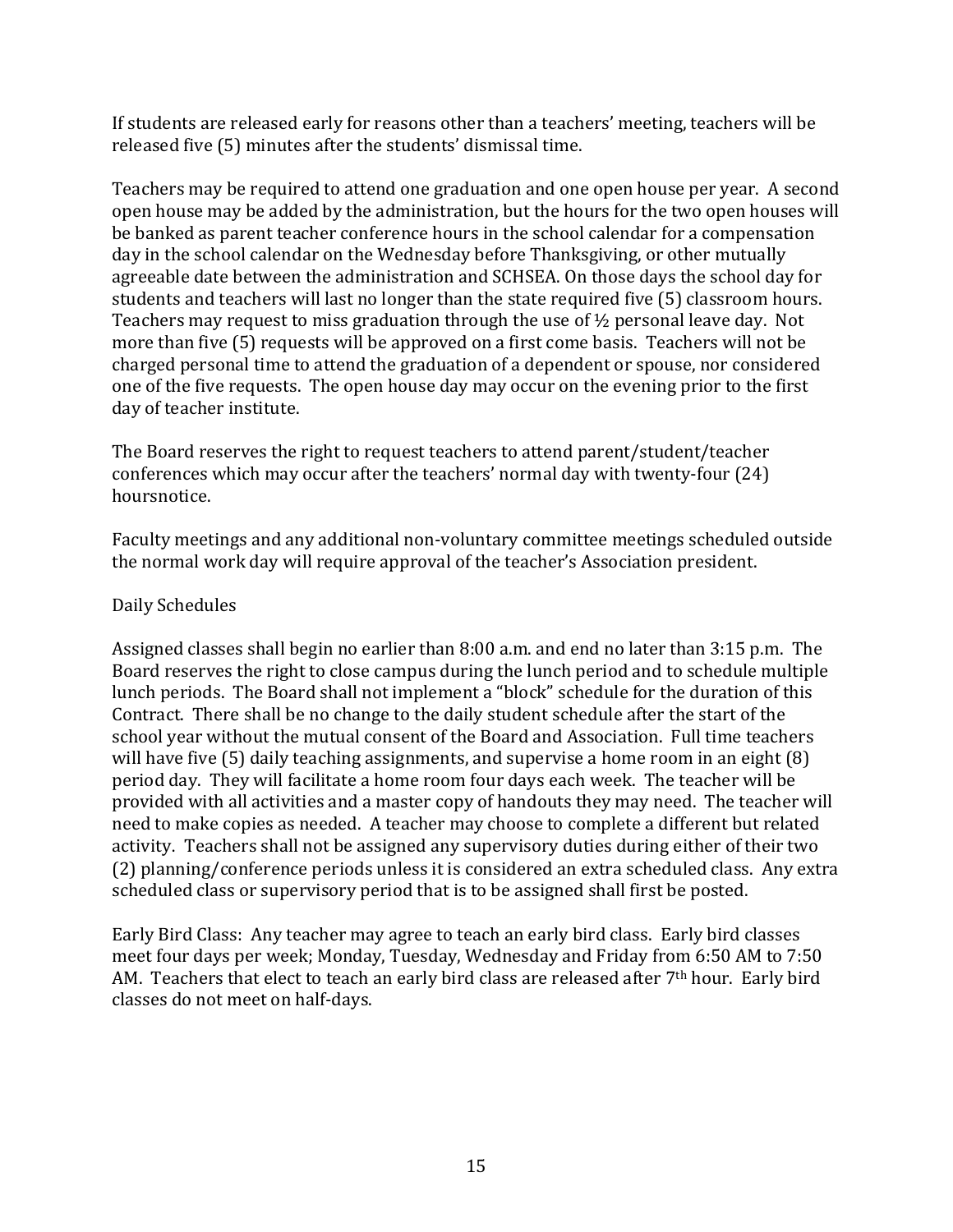# **ARTICLE VIII- LEAVES**

### Professional Leave

Professional leave without loss of pay may, at the discretion of the administration, be permitted in order to attend conferences, workshops, school related business and school visitations. The administration shall make arrangements for substitute teachers.

#### Association Leave

The Association shall be allowed six (6) teacher days District wide each school term for the IEA convention or other Association business, without a salary deduction. The Association shall reimburse the School District for a substitute if one is needed for each day of Association leave in excess of two (2). The Administration shall make arrangements for substitute teachers.

#### Sick Leave

Each school year, each teacher shall be granted fourteen (14) sick leave days and shall be allowed to accumulate. A maximum of 340 days will be reported to TRS. A teacher shall be granted the use of sick leave days to attend the funeral of someone other than an immediate family member. Sick leave time may be taken in increments of a minimum of one period.

#### Sick Leave Bank

The Sick Leave Bank shall provide paid sick leave for employees who have exhausted their accumulated sick and personal leave and are unable to return to work. Only active members of the Sick Leave Bank shall be allowed to withdraw days from the Bank. Employees may choose to participate as an active member when hired or whenever the Sick Leave Bank is opened. To become an active member of the Bank, the employee will donate one day of his/her unused sick leave to the Sick Leave Bank. The employee will remain an active member until asked to donate another day based on the guidelines listed below.

Donated days are non-returnable and will be recorded as a used sick day in the employee's file. All donated days will remain in the Bank until they are needed. The Board shall not be liable for any days transferred and shall not contribute any days to the Sick Leave Bank.

The president of SCHSEA shall maintain a list of active members and the number of days donated by each. When the total number of days in the Bank meets or exceeds 110, the Bank will be closed. If the number of days drops below 110, the Sick Leave Bank will be opened.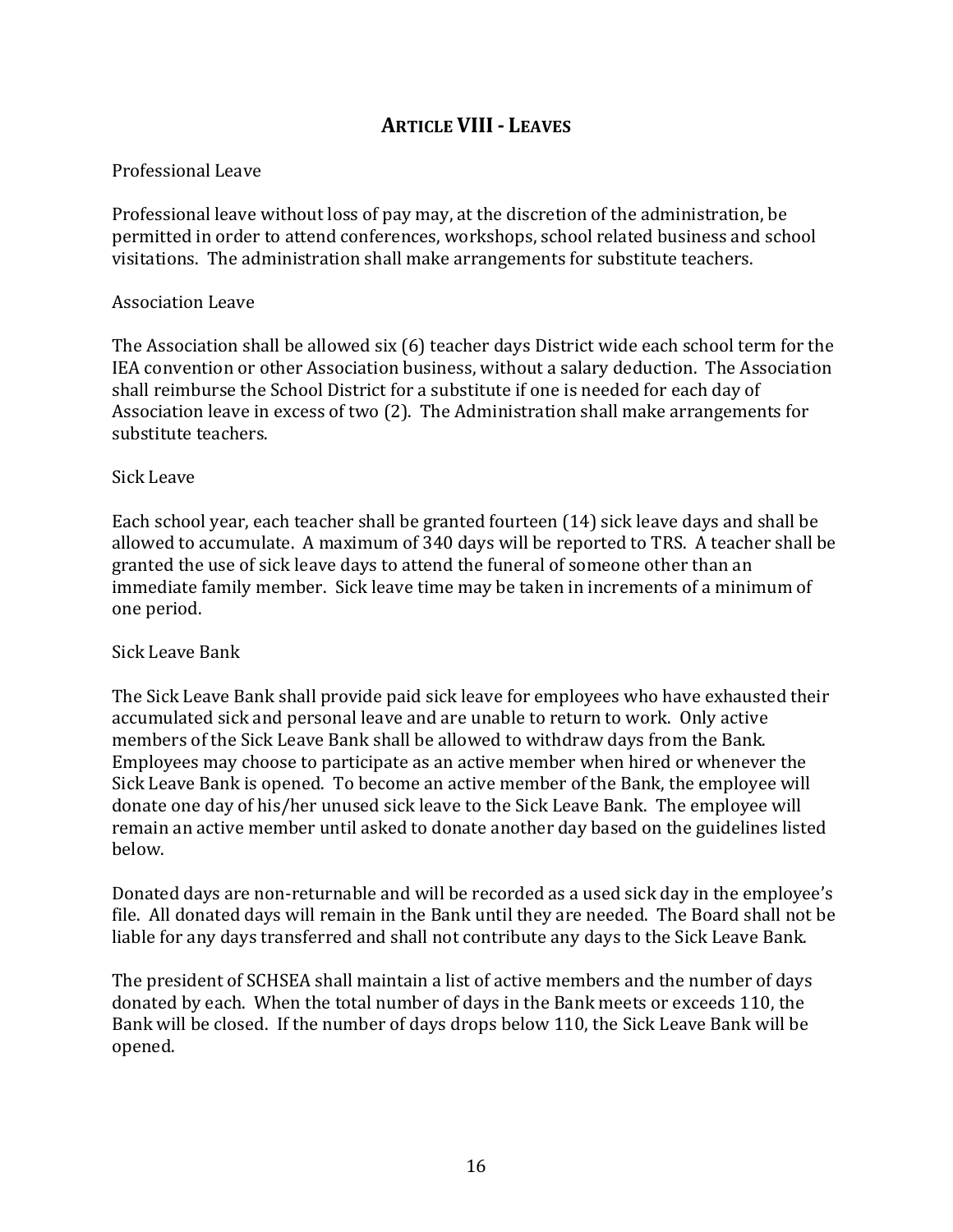To remain active at that time, teachers will be asked to donate one day, according to the following guidelines, until the total number of days in the bank reaches at least 110.

 $1<sup>st</sup>$  – All employees that have given 0 days  $2<sup>nd</sup>$  – All employees that have given 1 day 3rd – All employees that have given 2 days 4th – All employees that have given 3 days 5th – All employees that have given 4 days

If an employee elects not to donate when asked, he/she will not be an active member.

A committee consisting of two members of the association and two members of the administration will govern the use of the Sick Leave Bank. No active member shall be allowed to withdraw more than ten days during one school year. To withdraw days from the Bank, an employee or his/her designee (family member, association representative or administrator) shall make a written request to the committee. The request should state the number of days needed and include a physician's written statement specifying the reason for the employee's inability to return to work. The Sick Leave Bank shall not be used for short-termed illness or maternity leave.

## Personal Leave

Each teacher shall be granted three (3) personal leave days without loss of pay each school year for personal reasons. An explanation for the use of these three days will not be required. A written request must be given at least two (2) days in advance to the Superintendent or his designee. Personal leave time may be taken in increments of a minimum of one period. Personal leave days may not be taken immediately before or after school holidays nor may they be taken the first or last week of the school year. In case of emergency, these restrictions may be waived by the Superintendent or his designee. Unused personal leave days will be transferred to the teacher's accumulated unused sick leave. At the end of the school year, prior to employee checkout, partial days of sick and personal leave will be added together. If one, two, or three total periods are used then a half day will be charged. If four, five, six, or seven periods are used, a full day will be charged.

## Counselors Leave

The counselors that work the FAFSA/Scholarship night will receive 2 hours of comp time. They will receive 3 hours of comp time for each night of Freshman Registration or 6 hours if all sessions are held in the same evening. This comp time may be redeemed during the last 2 weeks of their contract year by turning in the required notification. This time may not be turned into the employee's sick bank at the end of the year. Counselors may not earn more than 8 hours of comp time (1 day of comp time).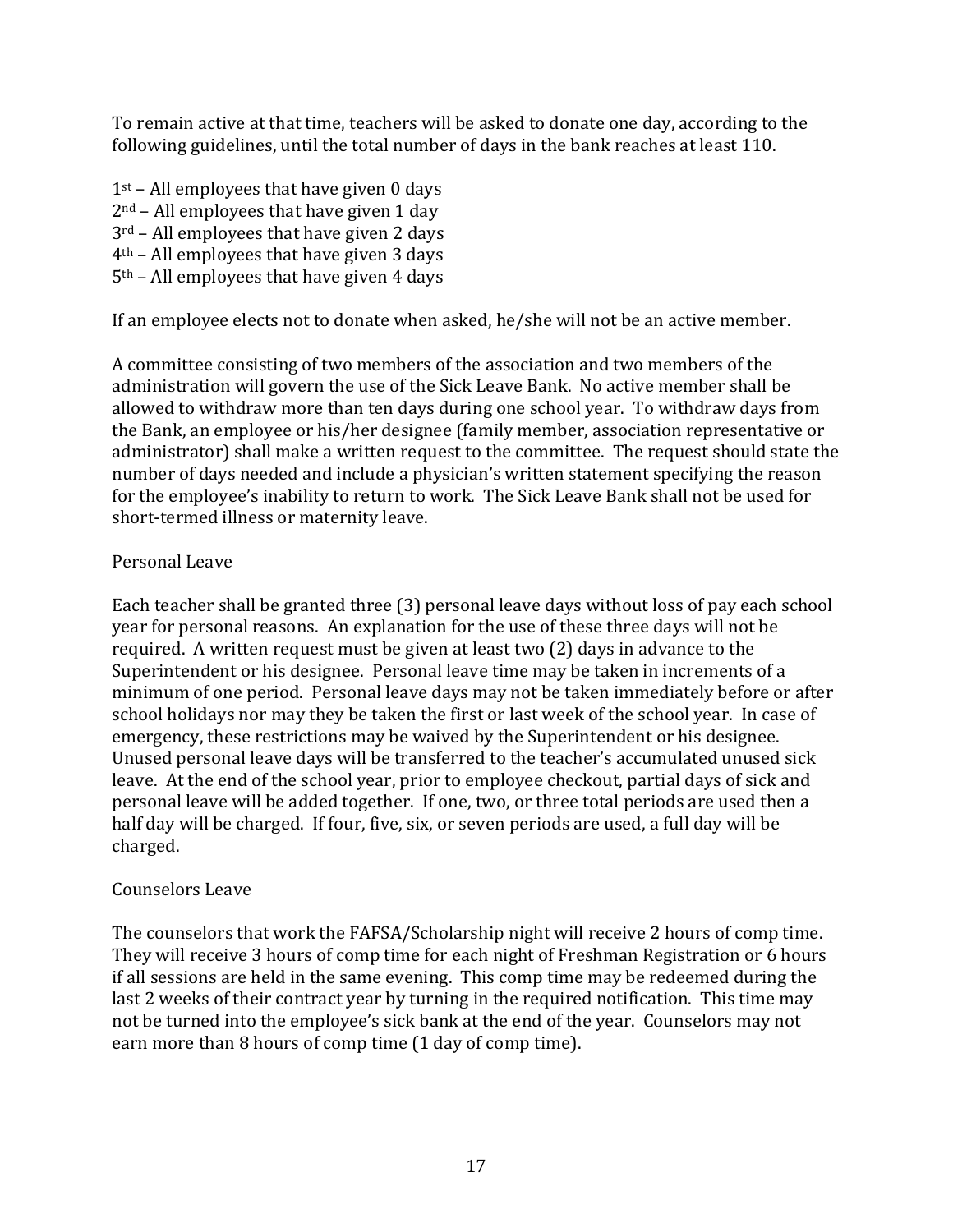Other Leave

Leaves of absence may be granted by the Board of Education for periods not to exceed one (1) year.

Educational Leaves of Absence

Educational leaves of absence without pay may be granted to tenured employees with five (5) years service to the District, who have rendered satisfactory service to the District, and who desire to return to employment in a similar capacity at a time mutually agreeable to the teacher and to the Board.

Each approved educational leave of absence shall be of the shortest possible duration required to meet the purpose for the leave consistent with a reasonable continuity of instruction for students. Educational leaves of absence without pay, for not more than one (l) year, may be granted teachers according to the following conditions. Extensions of the leave will be considered on the same basis:

Written requests for educational leaves of absence without pay should be made at least three (3) months before the leave is desired, subject to approval by the Board.

Dates of departure and return must be acceptable to the administration and determined prior to initiating the request.

Leaves of less than one (l) month, if acceptable to and approved by the administration, will not require Board approval nor three (3) months' notice.

Leaves may be granted for:

- B. Advanced study leading to a degree in an approved university;
- C. Educationally related travel if the applicant provides an itinerary and an explanation of how such travel will improve the educational program;
- D. Other reasons acceptable to the Board which will improve the educational program in the District.

Employees on such leave may continue insurance benefits if they reimburse the District for any prorata costs of benefits for which they apply.

Employees will not advance on the salary schedule while on any approved educational leave of absence unless working at least one hundred (100) days of the school year in which the leave was granted.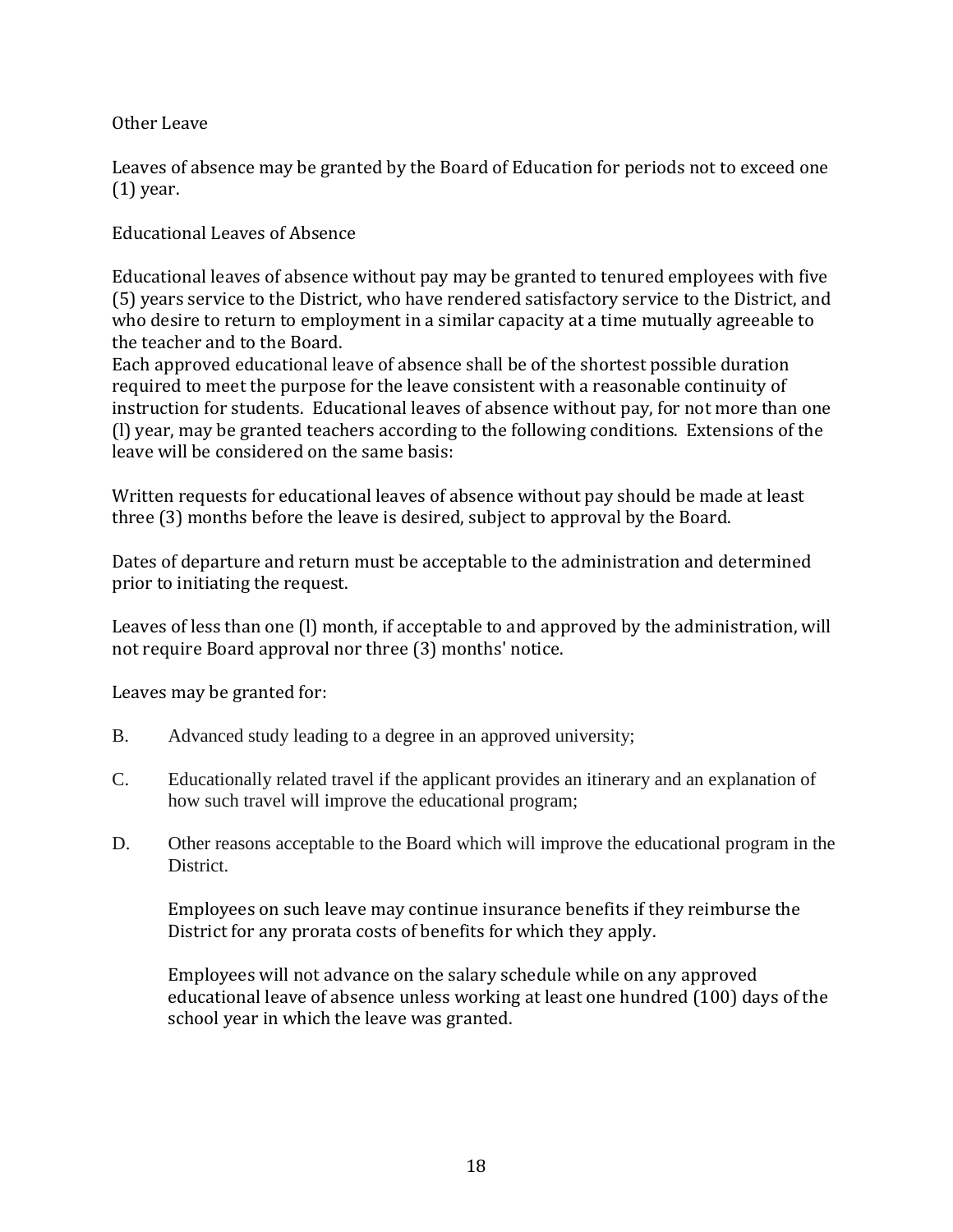# **ARTICLE IX – FAIR SHARE**

Each bargaining unit member, as condition of his/her employment, on or before thirty (30) days from the date of commencement of duties or the effective date of this Agreement, whichever is later, shall join the Association or pay a Fair Share Fee as defined herein.

In the event that such bargaining unit member does not pay his/her Fair Share Fee directly to the Association by a certain date as established herein, the Board shall deduct from the salary of each member of the bargaining unit on contractual continued service a Fair Share Fee equal to the Association's costs as exclusive bargaining representative. The Association shall certify, in writing, each school year the annual amount of such Fair Share Fee. The Association shall not, under any circumstances, claim or establish a Fair Share in excess of the dues uniformly required of members, or fees for contribution related to the election or support of any candidate for political office.

In addition to any other requirements of this provision, the Association shall in all ways comply with the rules of the IELRB, part 1125 "Fair Share Fee Objections."

Fair Share Fees shall be deducted on a monthly basis. However, during the first year of this Agreement, Fair Share Fees shall be deducted in substantially equal installments for the months October through May, unless certification and notification is not completed in time for the October paychecks, in which case, the Fair Share deductions shall commence with the first month thereafter. Such fees shall be paid to the Association by the Board no later than ten (10) days following the deduction. The Board is expressly relieved of obligation for Fair Share Fees in the following instances:

Insufficient earnings to cover deductions. The Employer agrees to provide the Association reasonable notice of such insufficient earnings.

Unpaid Fair Share Fees where the District has complied with its deduction obligation under this provision.

Teachers no longer employed by the District or teachers on unpaid leaves of absence.

An amount equal to a Fair Share Fee is paid to a non-religious charitable organization by those employees who object to such fees because of bona fide religious tenets or teachings of a church or religious body of which the employee is a member.

The obligation to pay a Fair Share Fee will not apply to employees who object to payment of a Fair Share Fee to the Association, on the basis of bona fide religious tenets or teachings of a church or religious body of which such employee is a member, or a belief sincerely held with the strength of traditional religious views. Upon reasonable substantiation to the Association, and collection of the entire fee, the Association will make payment on behalf of the employee to a mutually agreeable non religious charitable organization as per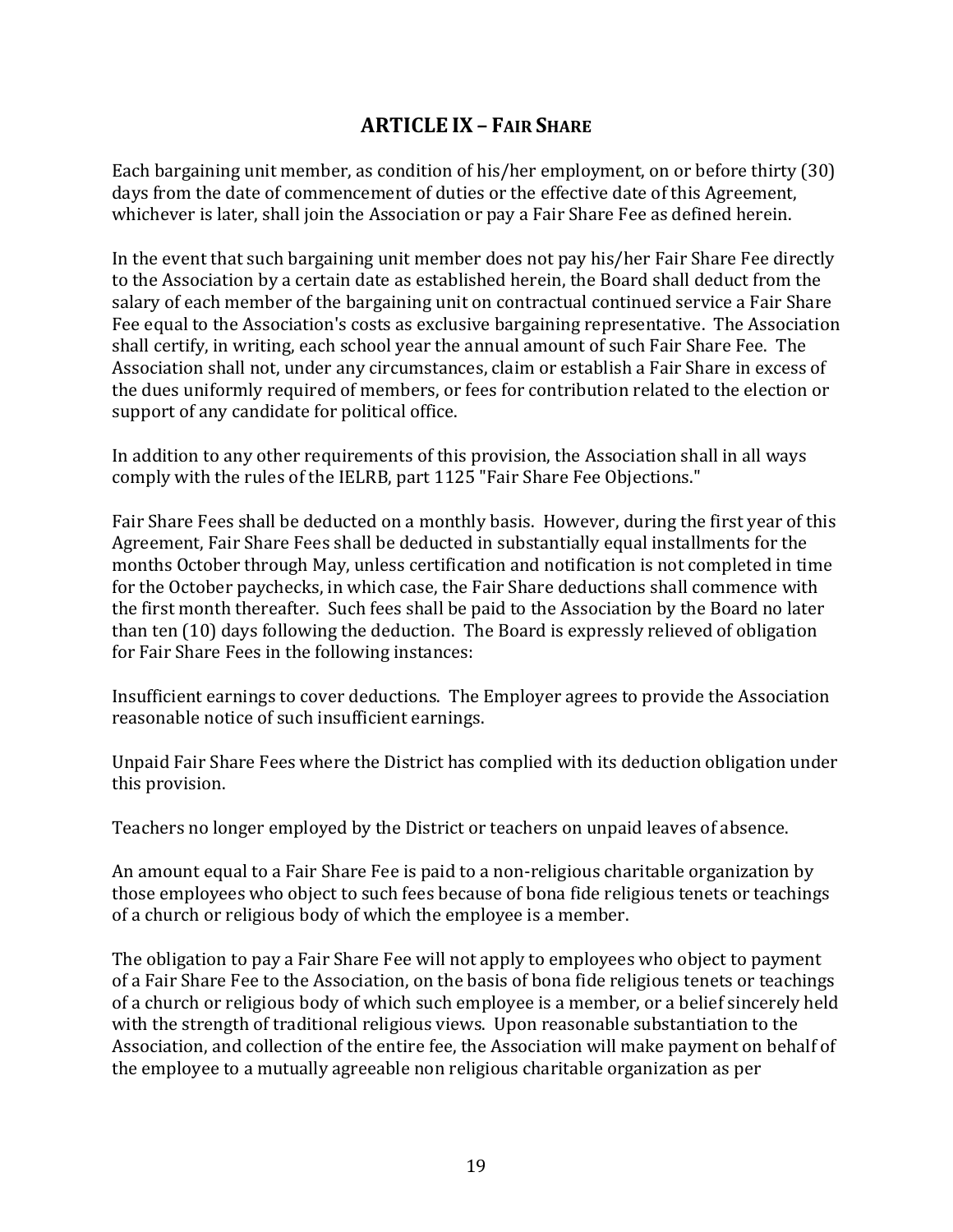Association policy and the rules and regulations of the Illinois Educational Labor Relations Board.

The Association shall save, hold harmless and defend, through its own Counsel, the District, the Board of Education, its members, past members, officers, and employees from and against all claims or causes of action rising out of or connected with the Board's obligation for deduction of Fair Share Fees, and shall pay all costs, attorneys' fees, damages, and other charges arising out of any such claim or cause of action, including, but in no way limited to those arising under the 1st and 14th Amendments of the Constitution of the United States.

If the Association is complying with its obligation under this Section, then the Association shall have no further obligations with respect to attorneys' fees or other expenses, including attorneys' fees and expenses incurred by the Employer. If the Association fails to defend the Employer, in accordance with this Section, then the Employer shall have the right to do so, and may recover from the Association all costs and expenses, including attorneys' fees, relating to such claim or action.

It is expressly understood that this save harmless provision will not apply to any claim, demand, suit or other form of liability which may arise as a result of any willful misconduct by the Board or the Board's imperfect execution of the express obligations imposed upon it by this Article.

The Board of Education agrees to give immediate notice of such action or claim in writing to the Association, and permit the Association to intervene, if it so desires. The Board shall give full and complete cooperation to the Association and its counsel in complying with reasonable requests to secure and give evidence, obtain witnesses, and make relevant information available to both trial and all appellate levels.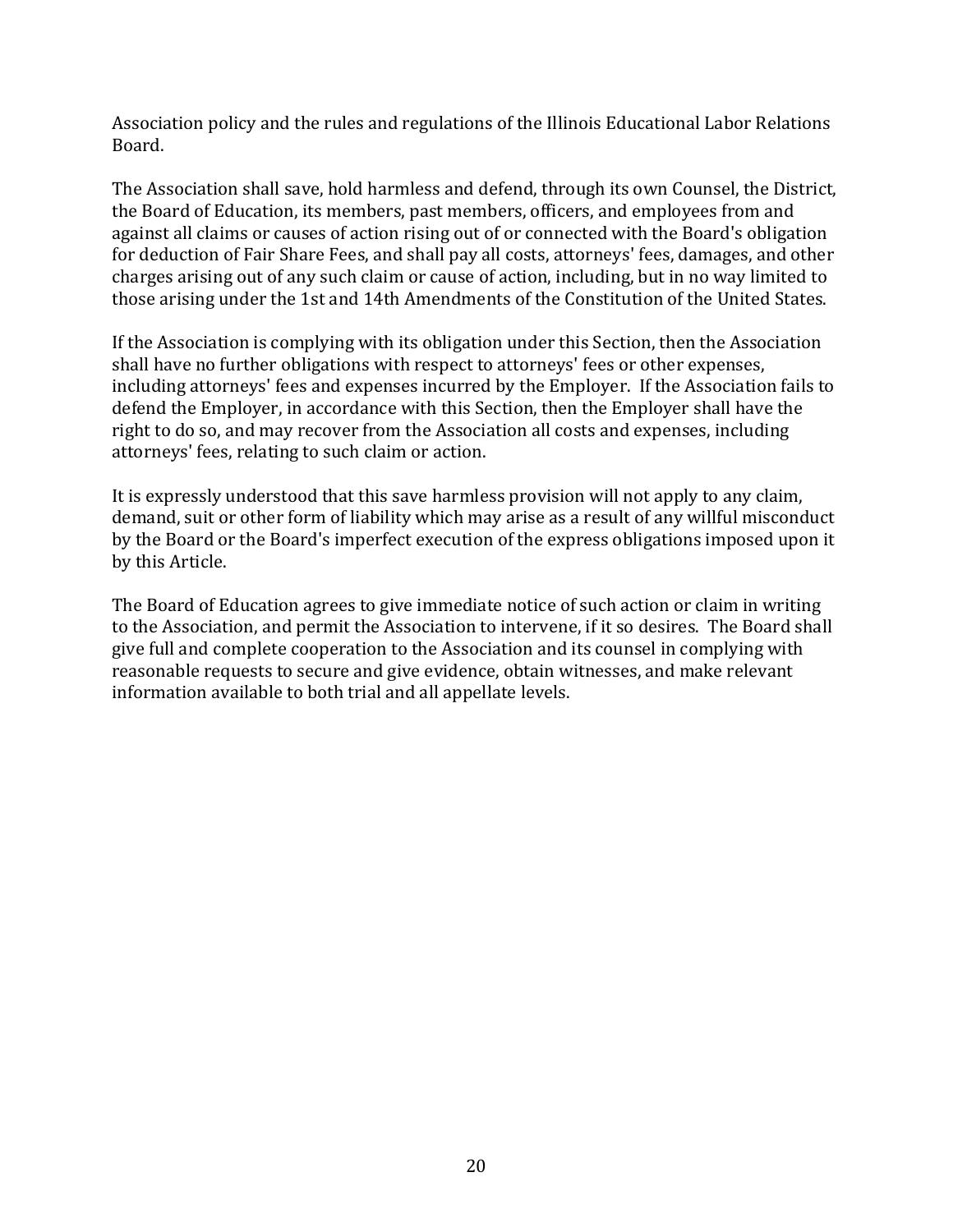# **ARTICLE X – FRINGE BENEFITS**

### A. Health Insurance

### 2018-2022

The Board shall pay 100% of the Single Plan B Health Insurance and High Single Dental.

The Board shall pay \$1,100 per month for the Family, employee + spouse or child, or employee + children towards Health Insurance and Family Dental plans.

If a full-time teacher elects to take single coverage, or no coverage, they will receive \$1,300.

Monthly family plan health insurance premiums exceeding the Board paid amount shall be deducted from the employees' salary each month.

Married couples, both of whom are employed by the District, each would not be eligible for full family coverage. If any coverage other than single is selected by either spouse, the other spouse will be covered by Single Plan B health insurance. Any full-time teacher that is reduced to part-time status will be eligible for health insurance benefits as defined below. Any teacher initially hired for a part-time position will not be eligible for health insurance benefits unless at some future time he/she is hired for a full-time position. The District paid portion of health insurance benefits for an eligible part-time teacher will be prorated based on his/her fractionalized employment status, e.g. the District will pay 5/7 of the District paid portion of health insurance benefits for a teacher who has been reduced to 5/7 of the work day. Eligibility in the insurance program will be determined by the insurance plan as reviewed by the Insurance Committee and approved by the Board.

It is understood that both the Board of Education and the Teacher's Association must approve any change in carriers. It is understood that \$1300 is reportable to the Teachers Retirement System as creditable earnings. It will be the responsibility of each teacher to make the required TRS contribution on the \$1300 amount reported as creditable earnings.

#### B. Retirement Pay

1. Article X - Retirement Pay Re-Opener Clause

Should this additional compensation provided in this Article X - Retirement Pay be determined by TRS to be included in creditable earnings for any year, such that an TRS contribution is due thereon, a Board payment to TRS is required as a result, or that it causes any teacher's compensation to exceed the TRS limit for compensation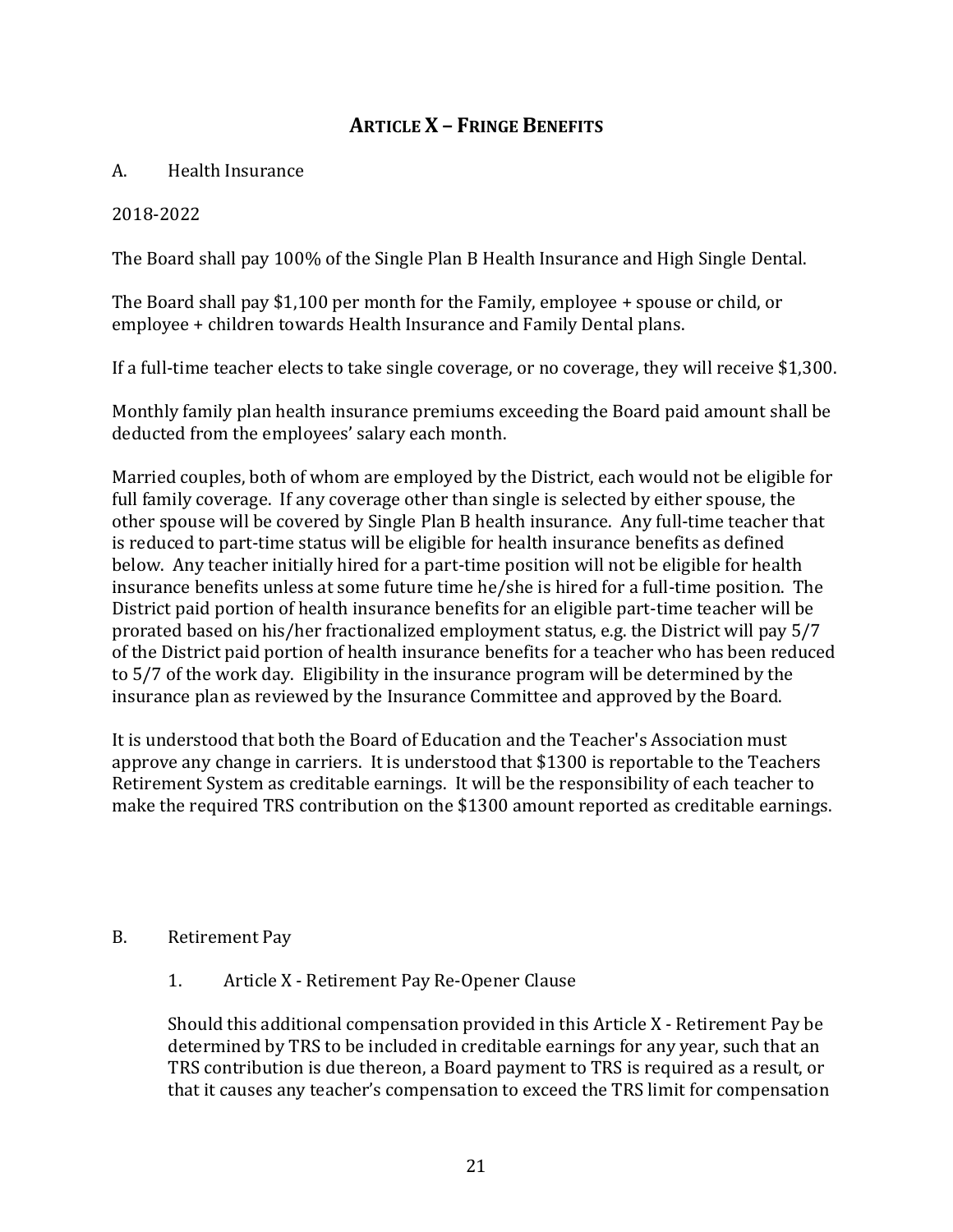without penalty, not to exceed 6%, for any year used by TRS in calculating the teacher's TRS annuity, then this Article X - Retirement Pay shall be void and never to have been in effect. The parties shall then convene at their first convenience, and negotiate a successor provision. During any such negotiations, the status quo shall be that no payment described in this Article X - Retirement Pay is due. The content of Article X - Retirement Pay will be dependent on changes currently being reviewed by the Illinois State Board of Education, the Illinois General Assembly, and the Teacher's Retirement System. The Association and the Board understand and agree that Article X - Retirement Pay may be reopened for negotiations anytime it becomes clear that the content of the section is in variance with laws and rules of Illinois Teachers' Retirement System as they pertain to retirement.

2. Notice of Intent to Retire and Additional Compensation

A teacher may give the Board notice of intent to retire up to four years in advance of their actual retirement school year which concludes in the completion of a full school year . Said notice shall be delivered to the superintendent in writing, or electronically, and be addressed to the Board, shall be irrevocable, except as the Board permits in writing. The letter will be delivered on or before September 1st for the 6% to take effect that year.

The following scenarios are addressed:

Retirement with (4) four years notice Retirement with (3) three years notice Retirement with (2) two years notice Retirement with (1) year of notice

In exchange for said notice, and irrespective of what the salary schedule or any other provision of this contract states, and subject to the limitations of paragraphs *Like Pay for Like Work* and *Absolute Cap of 6% Increase*, the Board will apply the following options:

#### Four Year Notice:

The teacher's creditable earnings shall be adjusted so that the teacher shall receive, in the current school year and each of the other three remaining years of employment, an increase of 6.0% percent over the total creditable earnings the teacher received in the prior school year.

Example: The teacher submits a letter on September  $1<sup>st</sup>$  of 2016. Their creditable earnings from the 2015-2016 school year total . . . \$50,000.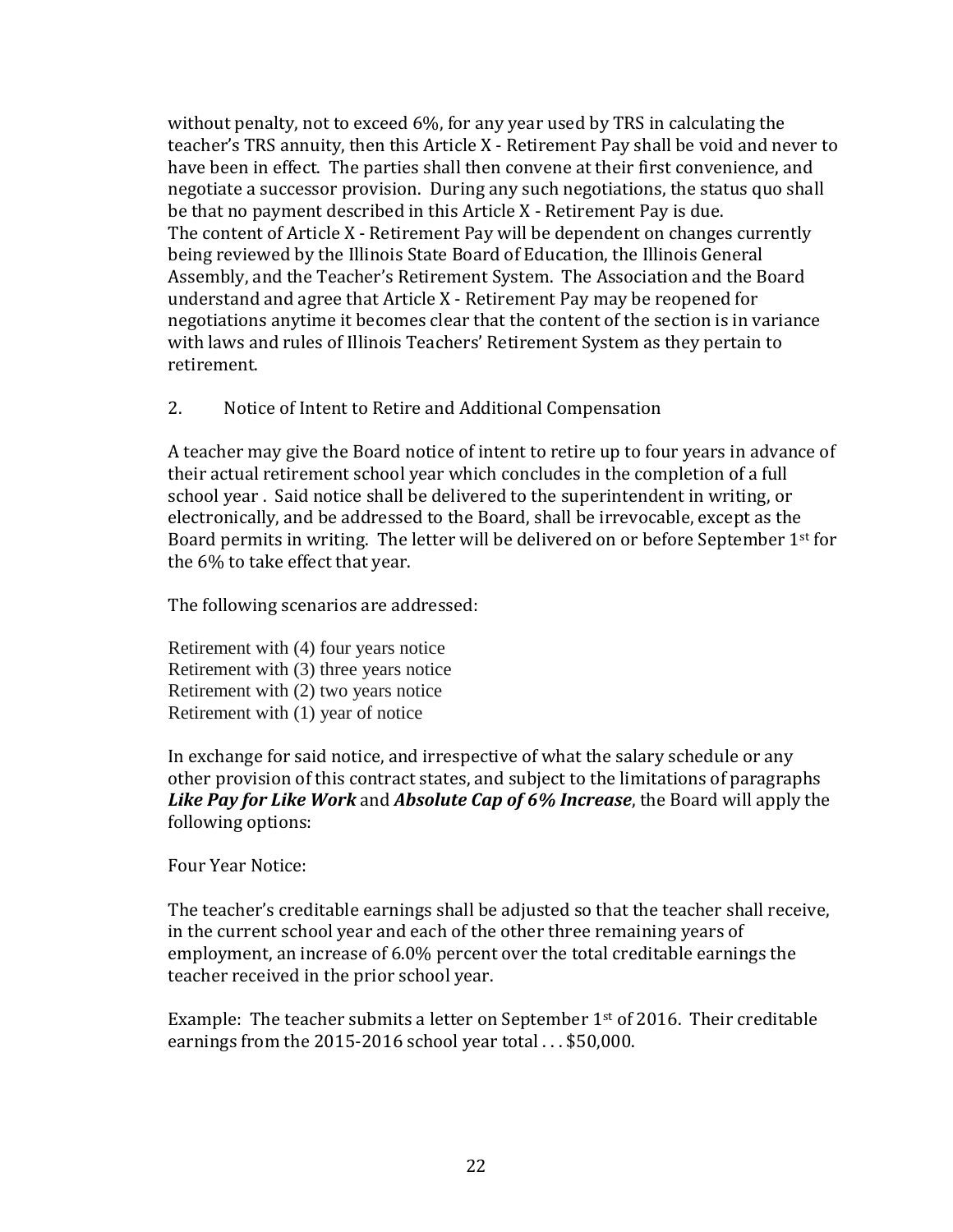|        | <b>4 Year Example</b> | $2017 - 2018$ Earnings =<br>\$50,000 | <b>Total Pay with</b><br><b>Retirement 6%</b> |  |  |
|--------|-----------------------|--------------------------------------|-----------------------------------------------|--|--|
| Year 1 | $2018 -$<br>2019      | $$50,000 \times 1.06$                | \$53,000                                      |  |  |
| Year 2 | $2019 -$<br>2020      | $$53,000 \times 1.06$                | \$56,180                                      |  |  |
| Year 3 | $2020 -$<br>2021      | \$56,180 x 1.06                      | \$59,556                                      |  |  |
| Year 4 | $2021 -$<br>2022      | $$59,556 \times 1.06$                | \$63,124                                      |  |  |

#### Three Year Notice:

The teacher's creditable earnings shall be adjusted so that the teacher shall receive in the current school year and each of the other two remaining years of employment an increase of 6.0% percent over the total creditable earnings the teacher received in the prior school year.

#### Two Year Notice:

The teacher's creditable earnings shall be adjusted so that the teacher shall receive in the current school year and the one remaining school year of employment an increase of 6.0% over the total creditable earnings the teacher received in the prior school year.

#### One Year Notice:

The teacher's creditable earnings shall be adjusted so that the teacher shall receive in the current school year an increase of 6.0% over the total creditable earnings the teacher received in the prior school year.

"Total creditable earnings" means all compensation received by the teacher from the Board, which is recognized by TRS as "creditable earnings" such as salary increase, supplemental duty pay (schedule B), cash for insurance, step, and lane increase, etc.

#### 3. Like Pay for Like Work

This text and all examples are drafted assuming that all teachers are employed full time, and that their percentage of employment and work will remain full time during the periods following notice of intent to retire. If a teacher's percentage of work decreases, salary will be decreased commensurate with the reduced work percentage.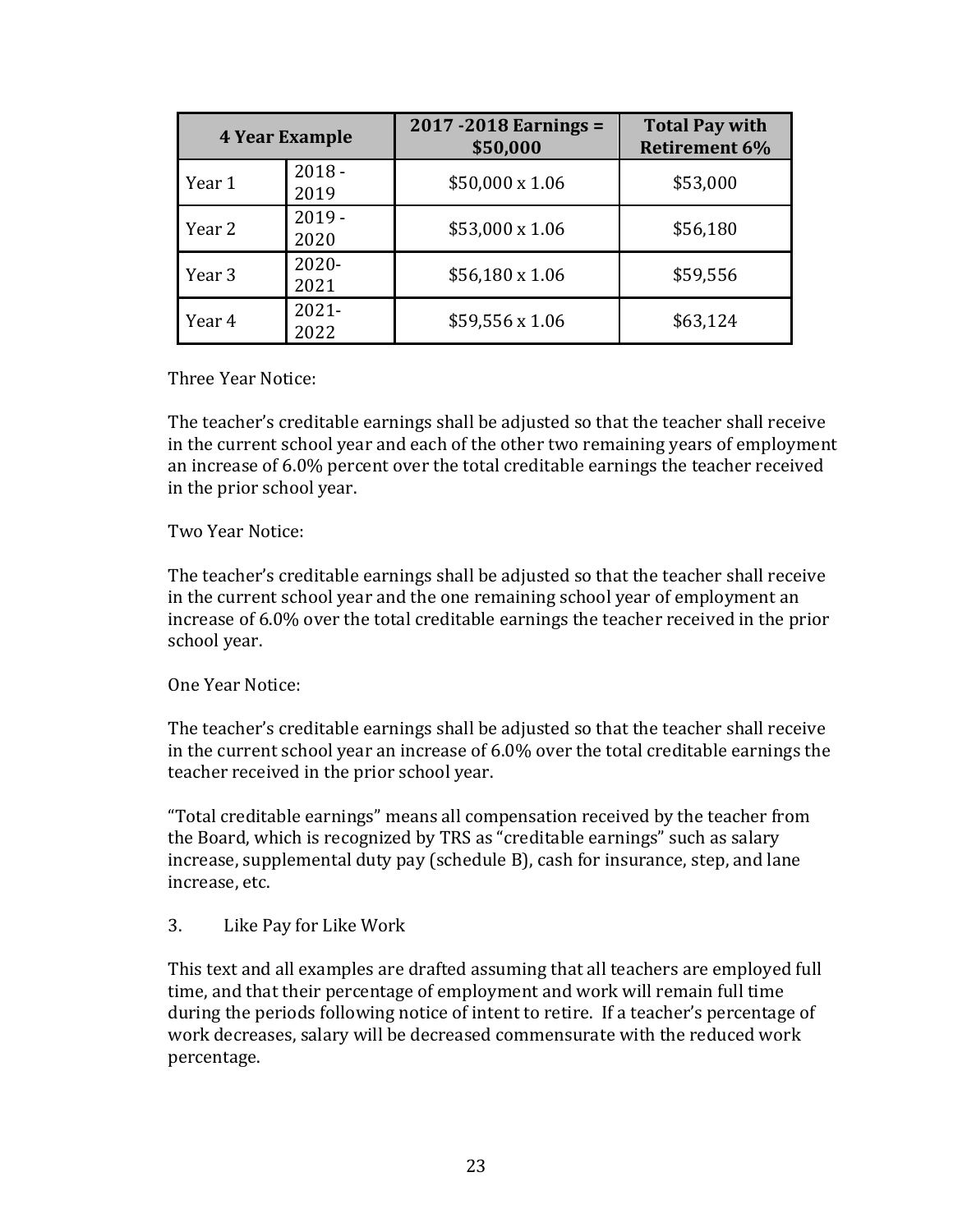Example A: Teacher AB suffers a serious automobile accident, and as a result does not have stamina to work the entire day. She requests and is granted by the Board an accommodation to work 2/3 time. Her salaries, including any raise herein specified, is reduced proportionately to 66.66% of what it would have been if AB had continued to work full time.

Example B: At the time of notice of retirement, Teacher CD serves as an assistant basketball coach. Following the second year in the retirement incentive period, Teacher CD ceases to serve as an assistant basketball coach. For the remaining retirement incentive years, Teacher CD's earnings will be reduced by the amount of the basketball coaching stipend.

These examples are meant to be illustrations and are not intended to be exhaustive of all possible work decreases. (i.e. teaching overloads, extra duty positions)

4. Absolute cap of 6% Increase

Nothing in this Article X- Retirement Pay or any other provision in this agreement requires the Superintendent or Board to assign any teacher to duties such that their creditable earnings for any year will increase by more than 6% as compared to any prior year, if that teacher will be eligible to retire that year, or if that increased compensation in excess of 6% may be utilized by TRS in calculating that teacher's final compensation for TRS annuity purposes.

#### 5. Good Faith

This provision is intended to replace a benefit which would have caused the Board to pay substantial penalties to TRS. For this replacement benefit to function as intended, the work performed by the teacher and the compensation therefore shall not be altered except as agreed by the Board and Association. After a notice of intent to retire has been given, if a teacher fails or refuses to perform work upon which a prior year's creditable earnings total was based, then that teacher's subsequent year's creditable earnings shall be calculated as if the teacher had not performed the same work in the prior year. Similarly, the Board shall not remove work from a teacher necessary to achieve the intended levels of compensation absent good cause.

## 6. Availability

Due to the substantial costs payable by the Board under the Early Retirement Option of TRS (modified), the benefits of this Article X - Retirement Pay are not available to teachers who retire under the Early Retirement Option.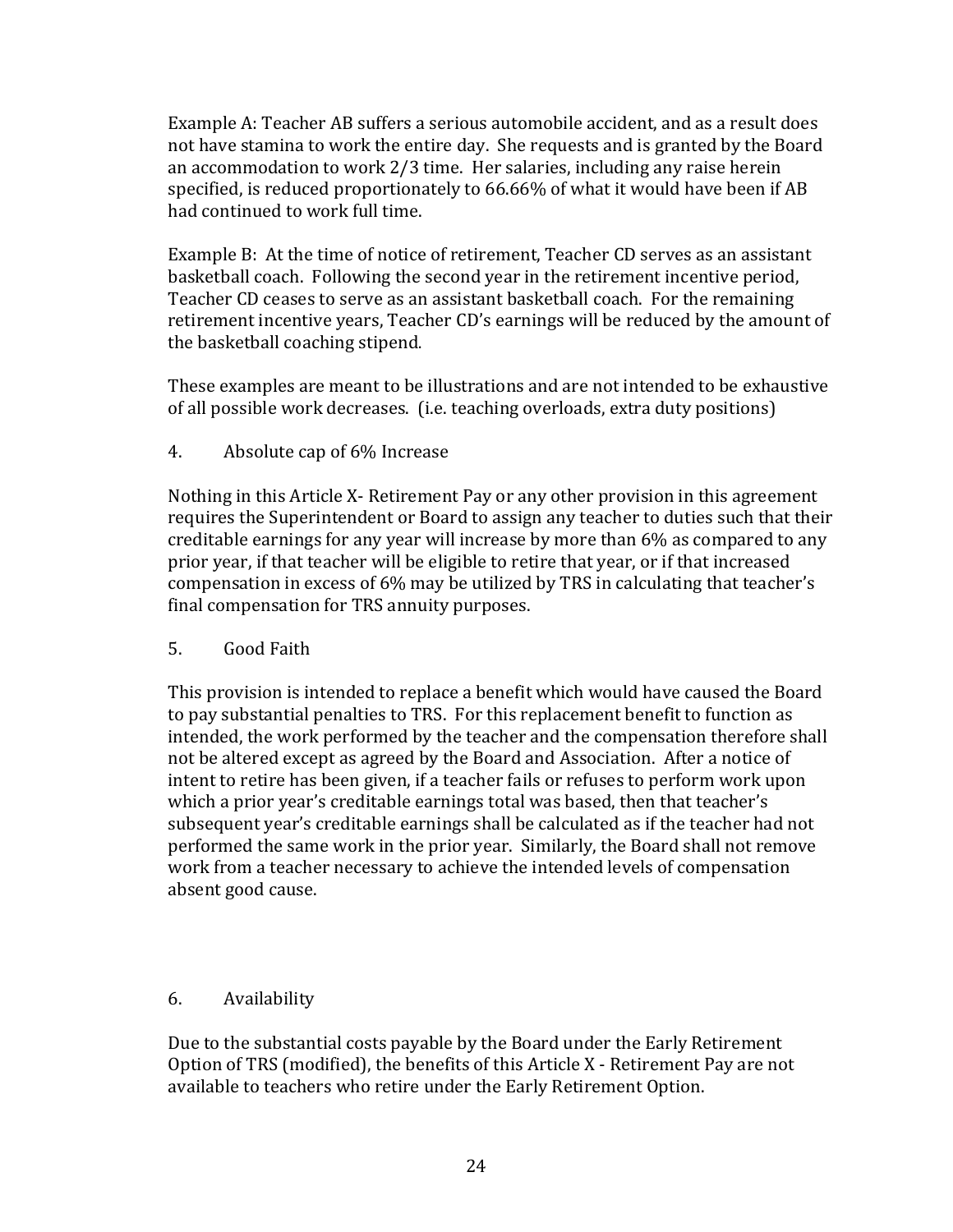### 7. Rescinding Notice of Intent to Retire

If a teacher has a change in life circumstances due to divorce or death of a spouse, the teacher may rescind the letter of resignation. The additional sums received by the teacher as a result of this Article X - Retirement Pay shall be repaid by the teacher. Should it be necessary to file suit to collect said amounts, the teacher shall be responsible for paying the District's costs of suit, including reasonable attorney's fees.

The teacher and superintendent shall reach a schedule for repayment by payroll deduction as a condition of the teacher's right to rescind. The teacher may apply to the Board of Education to rescind a letter of resignation under this Article X - Retirement Pay, which the Board may grant in its discretion and the denial application to rescind shall not be grievable under this Agreement.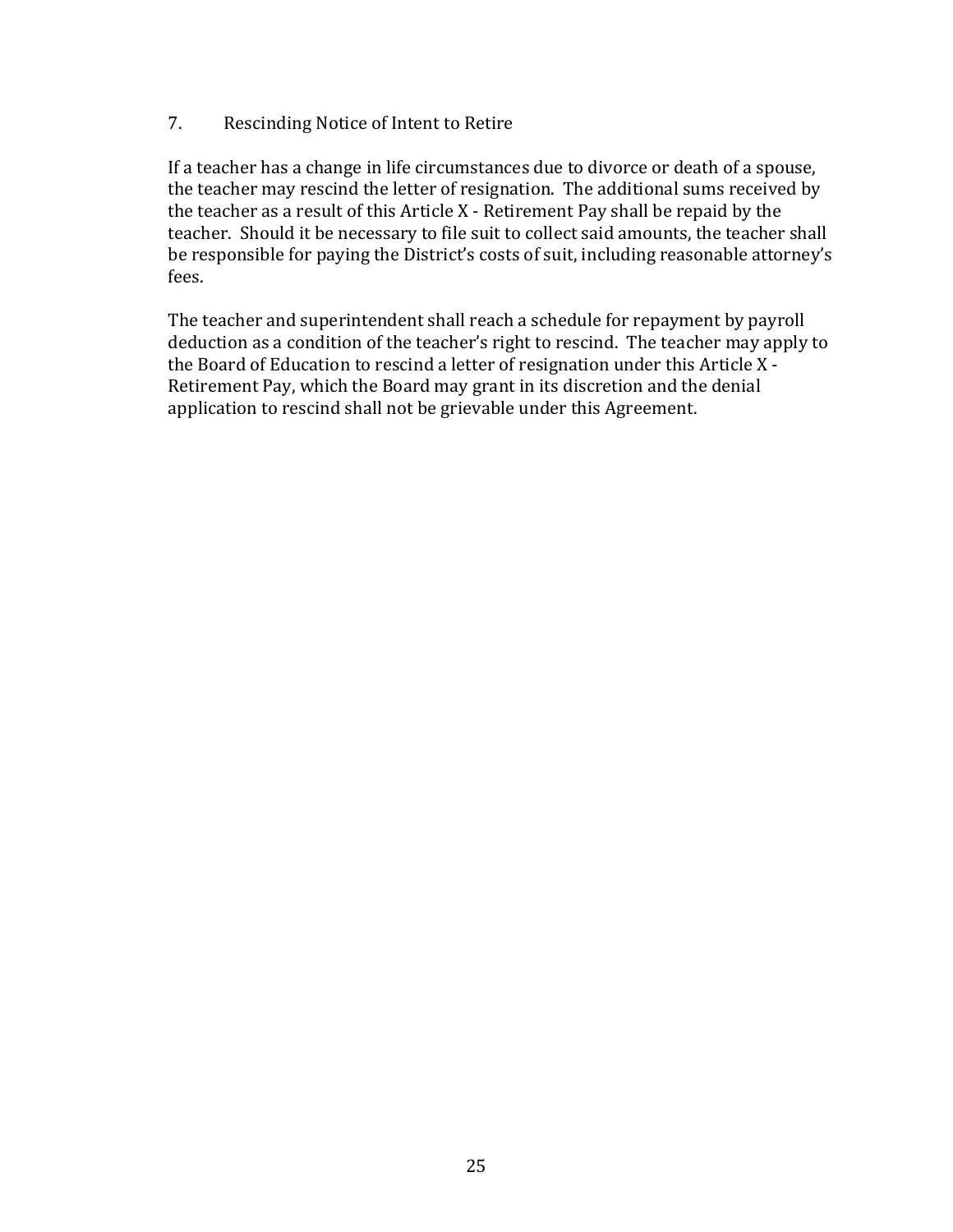# **ARTICLE XI – SALARY**

Placement on Salary Schedule

The Superintendent, with the Board, shall determine the classification of each teacher as to experience, training, and placement on the schedule according to the following criteria:

Hours or training acquired after the date of receiving a Bachelor's degree must be a part of an accepted program of study leading to a Master's degree and recognized as such by an institution of higher education; or

If no Master's degree is pursued, a teacher may be credited up to a BA + 16 with eight (8) semester hours in his/her certified teaching area and eight (8) semester hours in general education. General education courses shall be defined as courses within the Education Department or courses in Technology with direct application to his/her current teaching assignment. All courses must be at the graduate level. This qualification may be waived if a teacher is requested to enroll in undergraduate courses which specifically enhance technical training for specific teaching skills.

Hours of training acquired after a Master's degree must be a part of an organized program of study leading to one of the following:

A second Master's degree; (The degree would have to have thirty two (32) semester hours or more to qualify for the last column of the salary schedule.)

An advanced certificate;

A Doctor's degree.

or

If a teacher does not wish to pursue a degree beyond a Master's, he/she may acquire a Master's + 16 with eight (8) semester hours in his/her certified teaching area and eight (8) semester hours in general education as defined above.

Prior written approval is needed for all items under "3" before the initial class meeting.

If more than one program for a degree is pursued beyond a Bachelor's degree, at least one of these degrees must include a major emphasis in the field for which the teacher is qualified, as described in Document #1, State Board of Education.

When, by reason of additional education, a teacher is eligible to advance on the salary schedule, written application for such advancement must be made by September 1 of each year with official transcripts supporting such application on file by October 1 of the same year.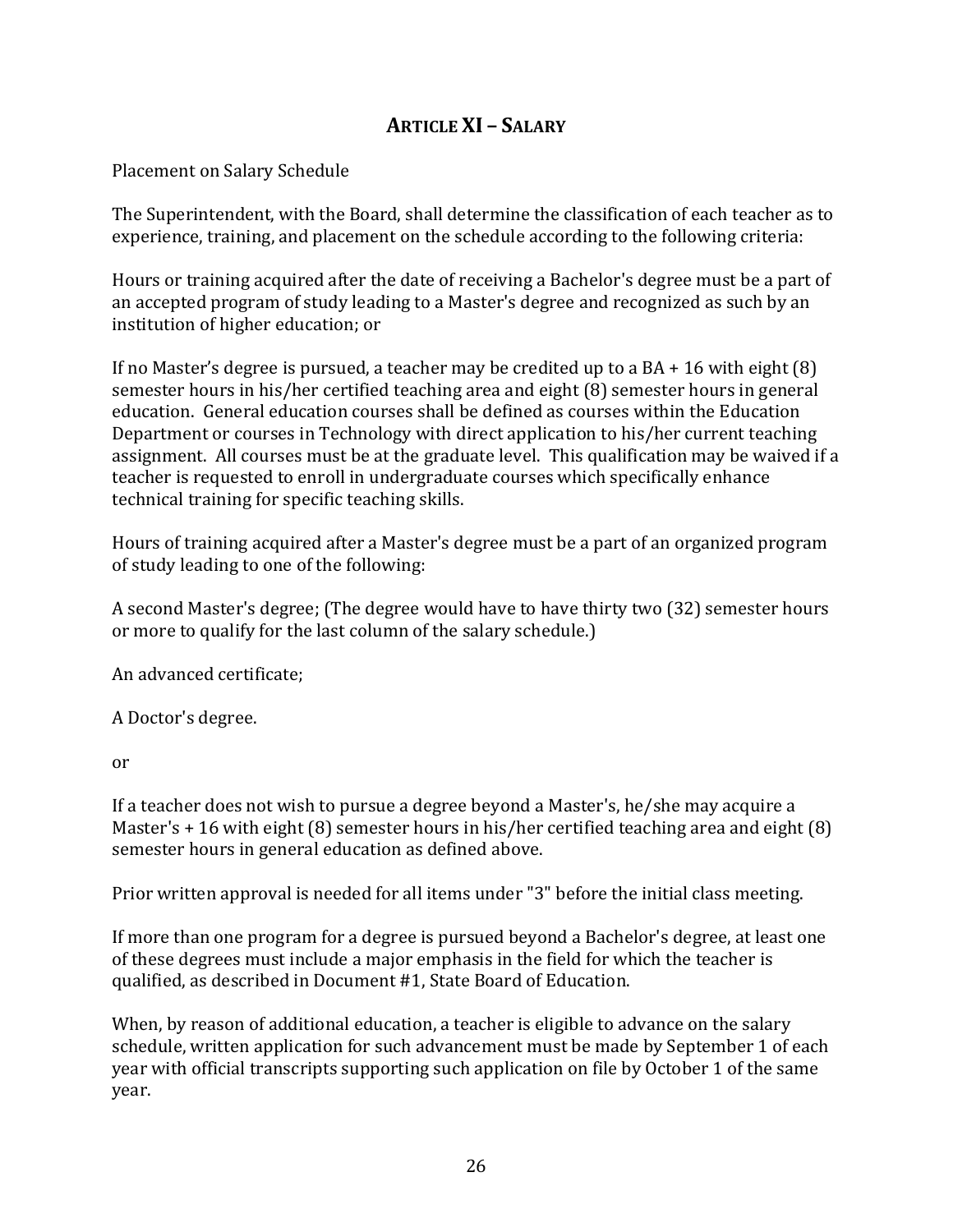Teaching experience consisting of one half (1/2) or more of a school year shall count as one (1) full year of experience. No experience credit shall be allowed for less than one half (1/2) of a school year.

Experience credit for military service is limited to a maximum of two (2) years, and the teacher must have been employed as a teacher prior to military service.

## Overload Classes

Any teacher whose normal teaching assignment would require five (5) scheduled classes, but who is assigned on a permanent basis to an extra scheduled class, in place of a preparation period, shall receive the salary adjustment based on 1/5 of the base salary for a beginning teacher. Payment for overload class will be on the October, December, March, and May pay periods. Seniority will be considered when making assignments. Media/guidance, etc., who teach a regular classroom of at least one (1) semester will receive 1/5 of the beginning salary per semester.

## Tuition Reimbursement

Any teacher with two(2) years or more of full time SCHS teaching experience taking college level courses shall be reimbursed for the cost of tuition up to \$150 per semester credit hour. If the desired master's degree will result in an instructor being eligible to teach Dual-Credit classes, or if in the current content teaching area, then the reimbursement rate will be \$250 per semester hour. A maximum of twelve (12) semester hours shall be reimbursed per contract year when credit is earned with a grade of "B" or better in college level courses appropriate to the teacher's current teaching assignment and having prior approval of the administration. Prior approval shall be interpreted to mean that the teacher has made written application (using the appropriate form) to the Superintendent, with approval having been made before the initial meeting of the courses involved. The Superintendent shall have the authority to waive any of the above restrictions. When by reason of completed course work, a teacher believes he/she is eligible for reimbursement hereunder; he/she shall file written notice of entitlement with the Superintendent. A certified transcript or official report card supporting such notice of entitlement shall accompany the notice provided that, if a report card is used, a certified transcript will be provided as soon as it is available. Reimbursement shall be made by the Board no later than thirty (30) days following the receipt by the Superintendent of the notice of entitlement and certified transcript.

## National Board Certification

Any teacher that receives National Board for Professional Teaching Standards certification will receive a one-time stipend of \$1000.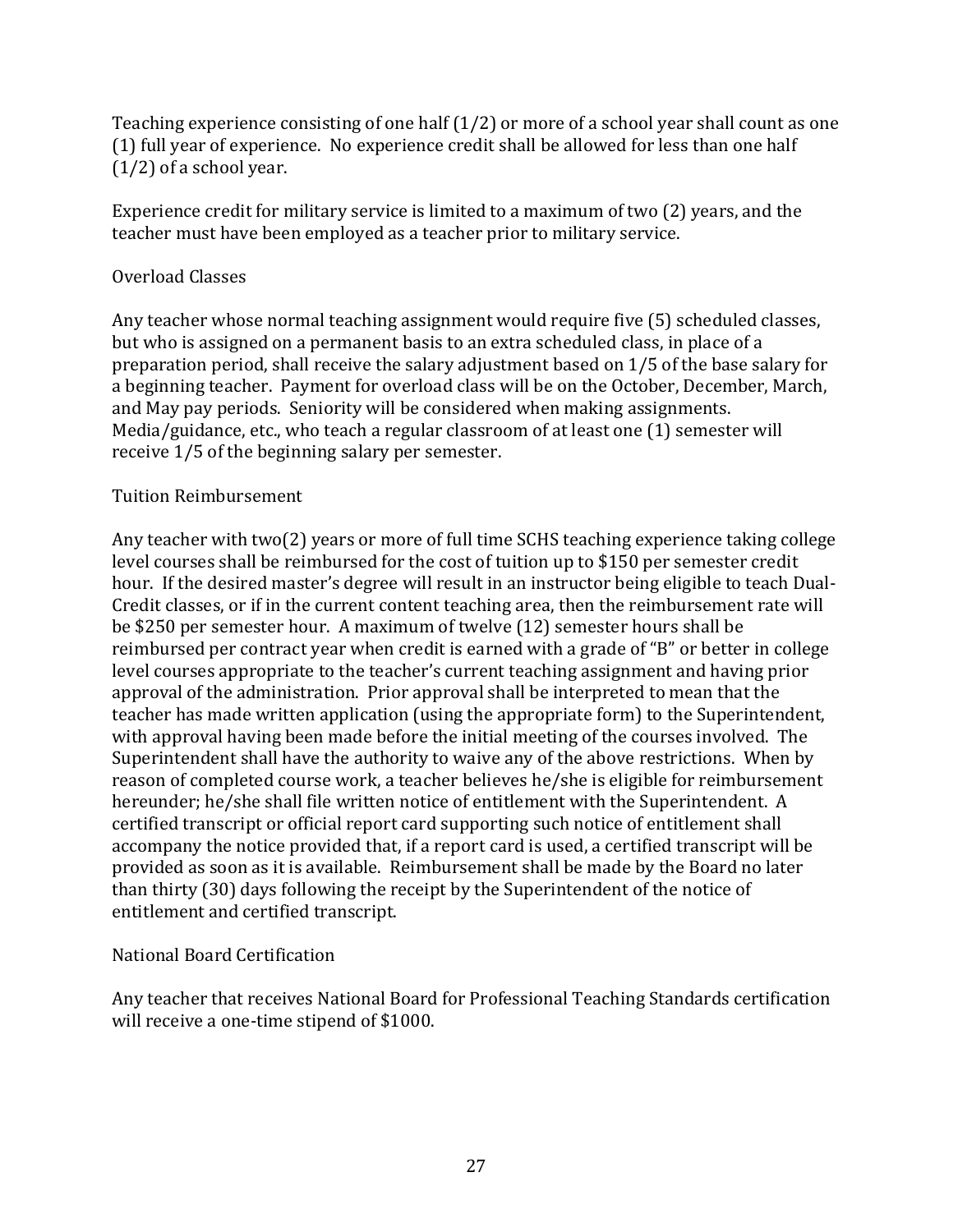Part Time Teachers

Classroom instruction:

1/7th of salary schedule per class

3 or 4 classes, add one prep period at 1/7th

5 classes equal full time

Media, Guidance, etc., 1/7th salary schedule for each period worked.

Substitute Pay

Substitute pay for covering another teacher's class shall be paid at 1/5 of the full day substitute teacher's pay. With pre-approved absences of at least 24 hours, the administration shall make every reasonable attempt to find a substitute before assigning a regularly employed teacher to said duties. The teacher shall not be responsible for arranging for his or her own substitute but may provide a list of substitutes to the administration.

Salary Schedules (Appendices I, II, III, IV)

Extra Pay Schedule (Appendix V)

When a position on the extra duty schedule becomes vacant, the teaching staff, through the Association, shall be notified and have the opportunity to apply for the position before procedures for hiring someone from outside the staff will be initiated.

The amount paid for a position on the extra duty schedule will be determined by multiplying the percent by the beginning salary (BA/BS 0 yrs. experience) from the salary schedule. This amount will be used for all positions held for (0--4) years.

The five (5) year experience increment will take effect at the beginning of the sixth year of service.

When an individual has met the requirements to move to the experience column his salary will be increased an additional five percent (5%) and will be calculated by the following formula: (0 4 year amount for that position) X 1.05.

Experience will be determined in this manner: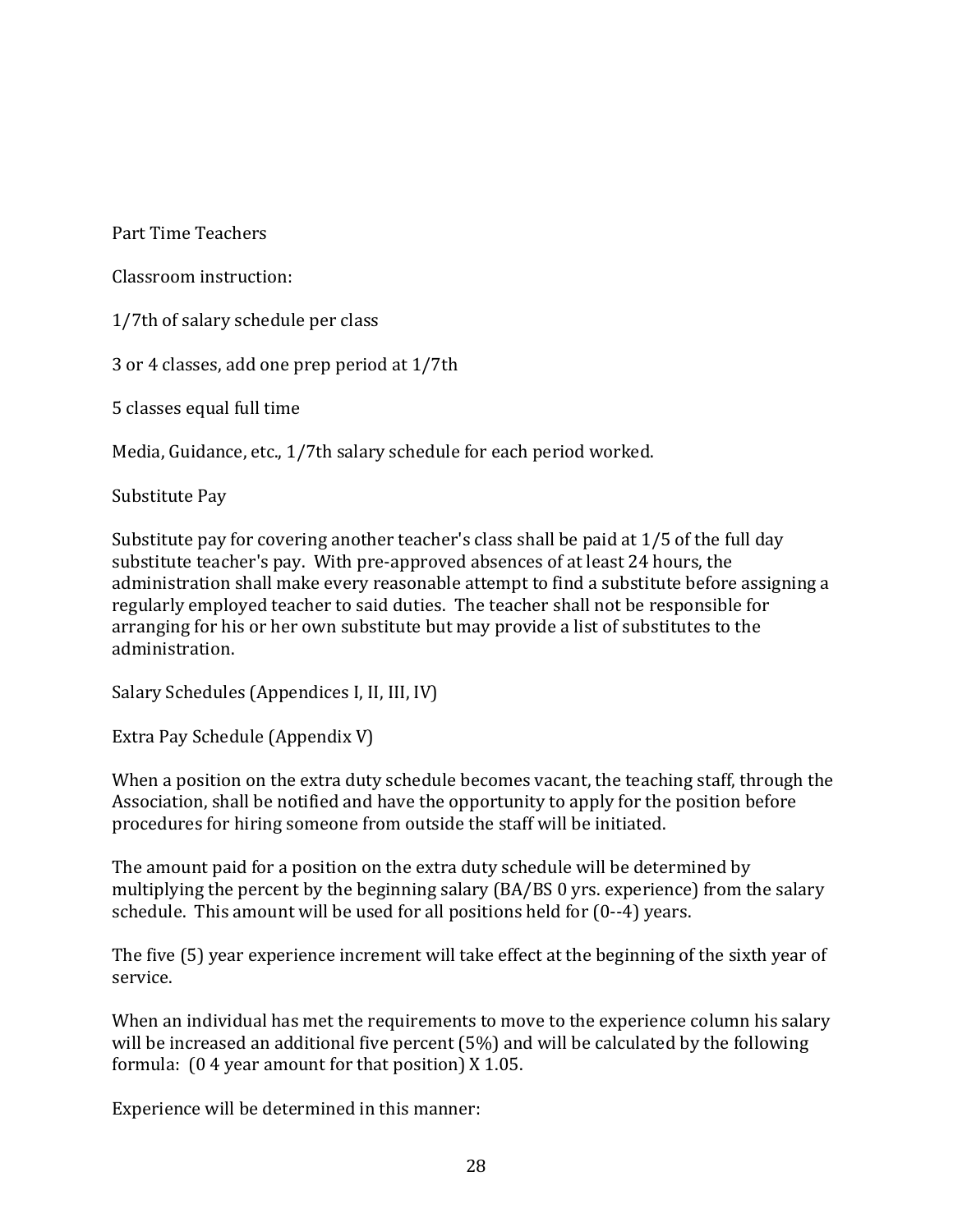Years' experience in the same capacity in another school will not apply in this school.

Years' experience already accumulated in this capacity will apply for placement on the schedule.

If, following a break in continuous service, a person returns to a position, he will receive credit for the previous years' experience.

A person moving from a head coaching position to an assistant coaching position in the same sport will be credited with previous years' experience. (Example: 3 years head football coach following by 1 year assistant football coach = 4 yrs. assistant football coaching experience).

The Board of Education reserves the decision whether to fill any extra duty position. The listing of an extra duty position does not indicate that such position will be filled.

In accordance with Section 414(h)(2) of the Internal Revenue Code, and so as to shelter the employee contribution to the Teacher's Retirement System (TRS), the Board of Education agrees to "pick up" the TRS employee contribution in the amount of nine percent (9%) from each bargaining unit member's gross salary and compensation (including extra duty pay) the same being, 1.098901 times each bargaining unit member's total Internal Revenue Service compensation. Should the Teacher's Retirement System or the Internal Revenue Service by rulings change the above conditions, that clause or portion so affected will be amended in consultation with the President of the Association to conform to the changes. Should TRS contributions be increased, the Board and the Association shall take all reasonable steps to permit the Board of Education to "pick up" the additional contribution so required, such as making new TRS salary or compensation schedules.

The intent of this provision is to provide the greatest I.R.S. shelter permitted by law, and to limit the Board's expenditure obligation to no more than the TRS salary amounts agreed to by the parties in this agreement.

The Board shall meet with the Association to negotiate any retirement incentives to be offered by the Board under an early retirement program from the Teacher's Retirement System during the life of this Contract.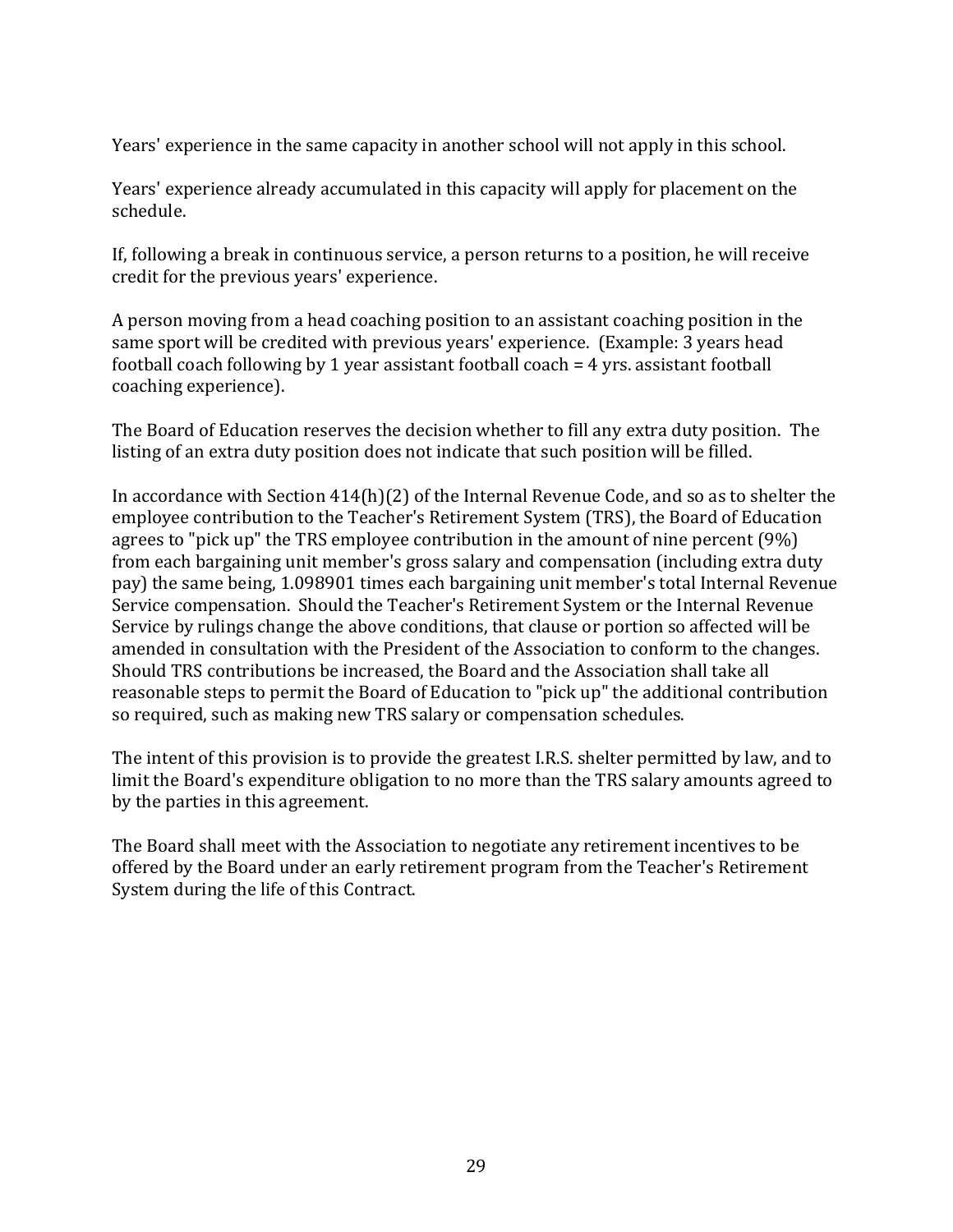## **ARTICLE XII – EFFECT OF AGREEMENT**

The terms and conditions set forth in this Agreement represent the full and complete understanding between the parties. The terms and conditions may be modified only through the written mutual consent of the parties.

The Board shall provide in written or electronic form a copy of the Agreement to the Association within a reasonable time after adoption by the Board and ratification by the Association.

Should any part of this Agreement be declared illegal by a body of competent jurisdiction, all the remainder of this Agreement shall remain in full force and effect.

The parties acknowledge that during the negotiations which resulted in this Agreement, each had the unlimited right and opportunity to make demands and proposals with respect to any subject or matter not removed by law or by specific agreement of the parties in the area of collective bargaining, and that the understandings and agreements arrived at by the parties after the exercise of that right and opportunity are set forth in this Agreement. Therefore, the Board and the Association, for the life of this Agreement, each voluntarily and unqualifiedly waives any right which might otherwise exist under law, practice, or custom to negotiate over any matter during the term of this Agreement, and each agrees that the other shall not be obligated to bargain collectively with respect to any subject or matter referred to, or covered in, this Agreement.

During the term of this Agreement the Association will not instigate or encourage a strike or concerted effort to render less than full and complete service in an attempt to coerce a change in working conditions.

It is expressly understood and agreed that all functions, rights, powers or authority of the administration of the School District and the Board of Education which are not specifically limited by express language of this Agreement are retained by the Board of Education, provided, however, that no such rights shall be exercised so as to violate any of the specific provisions of this Agreement.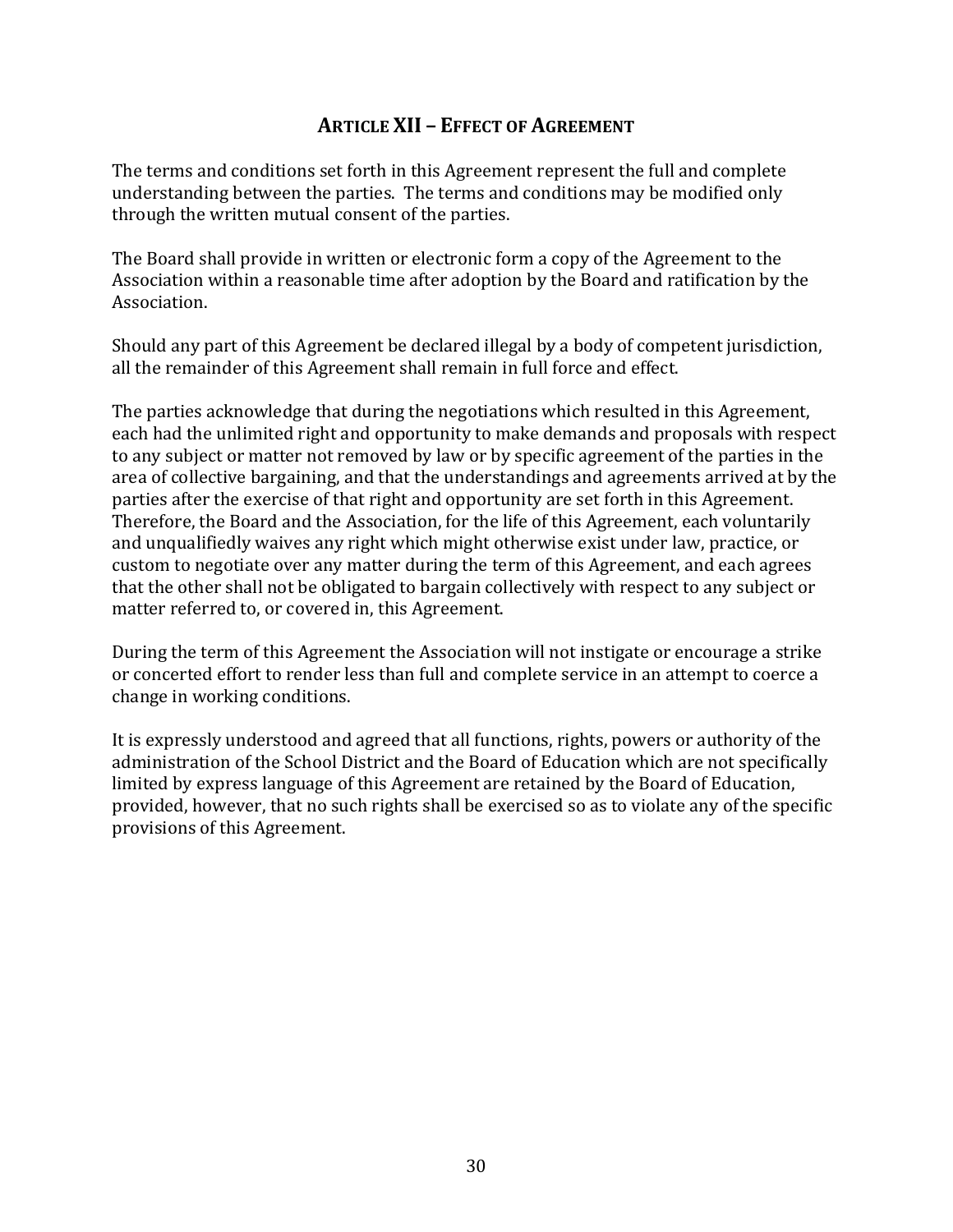This Agreement shall be in effect during the four 4 year period beginning May 30, 2018 and ending August 15, 2022.

\_\_\_\_\_\_\_\_\_\_\_\_\_\_\_\_\_\_\_\_\_\_\_\_\_\_\_\_\_\_\_\_\_\_\_\_\_\_\_\_\_\_\_\_\_\_\_\_\_\_\_\_\_\_\_\_\_\_\_\_\_\_\_\_\_\_\_\_\_\_\_\_\_\_\_\_\_\_\_\_\_\_\_\_\_\_\_\_\_\_\_\_\_\_\_\_\_\_\_\_\_\_\_

\_\_\_\_\_\_\_\_\_\_\_\_\_\_\_\_\_\_\_\_\_\_\_\_\_\_\_\_\_\_\_\_\_\_\_\_\_\_\_\_\_\_\_\_\_\_\_\_\_\_\_\_\_\_\_\_\_\_\_\_\_\_\_\_\_\_\_\_\_\_\_\_\_\_\_\_\_\_\_\_\_\_\_\_\_\_\_\_\_\_\_\_\_\_\_\_\_\_\_\_\_\_\_

\_\_\_\_\_\_\_\_\_\_\_\_\_\_\_\_\_\_\_\_\_\_\_\_\_\_\_\_\_\_\_\_\_\_\_\_\_\_\_\_\_\_\_\_\_\_\_\_\_\_\_\_\_\_\_\_\_\_\_\_\_\_\_\_\_\_\_\_\_\_\_\_\_\_\_\_\_\_\_\_\_\_\_\_\_\_\_\_\_\_\_\_\_\_\_\_\_\_\_\_\_\_\_

\_\_\_\_\_\_\_\_\_\_\_\_\_\_\_\_\_\_\_\_\_\_\_\_\_\_\_\_\_\_\_\_\_\_\_\_\_\_\_\_\_\_\_\_\_\_\_\_\_\_\_\_\_\_\_\_\_\_\_\_\_\_\_\_\_\_\_\_\_\_\_\_\_\_\_\_\_\_\_\_\_\_\_\_\_\_\_\_\_\_\_\_\_\_\_\_\_\_\_\_\_\_\_

This Agreement is signed this 30th day of May, 2018

For the Board of Education, Salem Community High School District #600

*President*

*Vice-President*

For the Salem Community High School Education Association, IEA/NEA

*President*

\_\_\_\_\_\_\_\_\_\_\_\_\_\_\_\_\_\_\_\_\_\_\_\_\_\_\_\_\_\_\_\_\_\_\_\_\_\_\_\_\_\_\_\_\_\_\_\_\_\_\_\_\_\_\_\_\_\_\_\_\_\_\_\_\_\_\_\_\_\_\_\_\_\_\_\_\_\_\_\_\_\_\_\_\_\_\_\_\_\_\_\_\_\_\_\_\_\_\_\_\_\_\_ *Negotiation Chairman*

Attest:

*Secretary*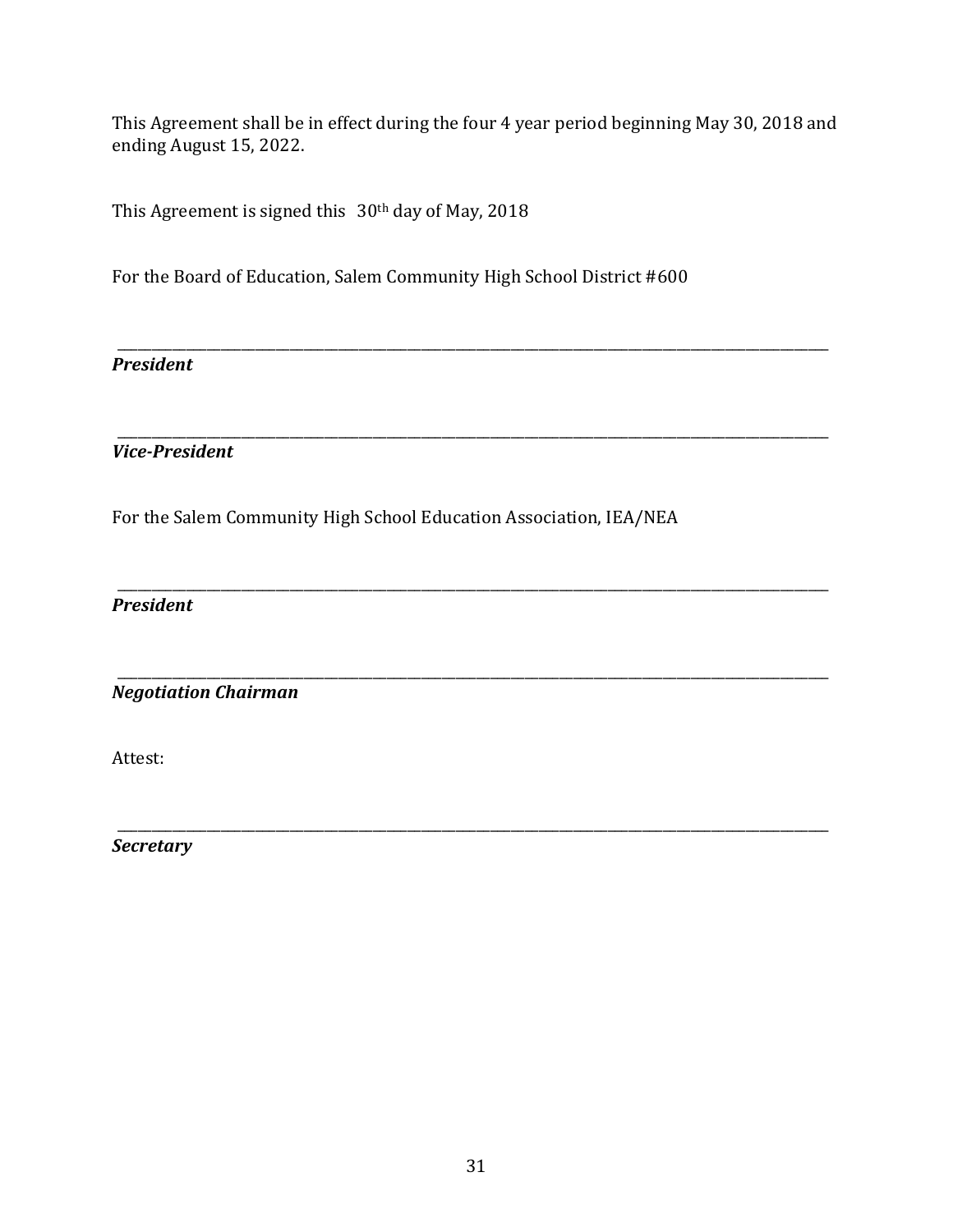|                |              |              | Salary Schedule 2018-19 |              |       | $Step =$  | 1030      | Education= | 800       |
|----------------|--------------|--------------|-------------------------|--------------|-------|-----------|-----------|------------|-----------|
|                |              | <b>BS/BA</b> | <b>BS/BA</b>            | <b>BS/BA</b> |       | $MS/MA +$ | $MS/MA +$ | $MS/MA +$  | $MS/MA +$ |
|                | <b>BS/BA</b> | $+8$         | $+16$                   | $+24$        | MS/MA | 8         | 16        | 24         | 32        |
| 0              | 37100        | 37900        | 38700                   | 39500        | 40300 | 41100     | 41900     | 42700      | 43500     |
| 1              | 38130        | 38930        | 39730                   | 40530        | 41330 | 42130     | 42930     | 43730      | 44530     |
| $\overline{2}$ | 39160        | 39960        | 40760                   | 41560        | 42360 | 43160     | 43960     | 44760      | 45560     |
| 3              | 40190        | 40990        | 41790                   | 42590        | 43390 | 44190     | 44990     | 45790      | 46590     |
| 4              | 41220        | 42020        | 42820                   | 43620        | 44420 | 45220     | 46020     | 46820      | 47620     |
| 5              | 42250        | 43050        | 43850                   | 44650        | 45450 | 46250     | 47050     | 47850      | 48650     |
| $\,6$          | 43280        | 44080        | 44880                   | 45680        | 46480 | 47280     | 48080     | 48880      | 49680     |
| $\overline{7}$ | 44310        | 45110        | 45910                   | 46710        | 47510 | 48310     | 49110     | 49910      | 50710     |
| 8              | 45340        | 46140        | 46940                   | 47740        | 48540 | 49340     | 50140     | 50940      | 51740     |
| 9              | 46370        | 47170        | 47970                   | 48770        | 49570 | 50370     | 51170     | 51970      | 52770     |
| 10             | 47400        | 48200        | 49000                   | 49800        | 50600 | 51400     | 52200     | 53000      | 53800     |
| 11             | 48430        | 49230        | 50030                   | 50830        | 51630 | 52430     | 53230     | 54030      | 54830     |
| 12             | 49460        | 50260        | 51060                   | 51860        | 52660 | 53460     | 54260     | 55060      | 55860     |
| 13             | 50490        | 51290        | 52090                   | 52890        | 53690 | 54490     | 55290     | 56090      | 56890     |
| 14             | 51520        | 52320        | 53120                   | 53920        | 54720 | 55520     | 56320     | 57120      | 57920     |
| 15             | 52550        | 53350        | 54150                   | 54950        | 55750 | 56550     | 57350     | 58150      | 58950     |
| 16             | 53580        | 54380        | 55180                   | 55980        | 56780 | 57580     | 58380     | 59180      | 59980     |
| 17             | 54610        | 55410        | 56210                   | 57010        | 57810 | 58610     | 59410     | 60210      | 61010     |
| 18             | 55640        | 56440        | 57240                   | 58040        | 58840 | 59640     | 60440     | 61240      | 62040     |
| 19             | 56670        | 57470        | 58270                   | 59070        | 59870 | 60670     | 61470     | 62270      | 63070     |
| 20             | 57700        | 58500        | 59300                   | 60100        | 60900 | 61700     | 62500     | 63300      | 64100     |
| 21             | 58730        | 59530        | 60330                   | 61130        | 61930 | 62730     | 63530     | 64330      | 65130     |
| 22             | 59760        | 60560        | 61360                   | 62160        | 62960 | 63760     | 64560     | 65360      | 66160     |
| 23             | 60790        | 61590        | 62390                   | 63190        | 63990 | 64790     | 65590     | 66390      | 67190     |
| 24             | 61820        | 62620        | 63420                   | 64220        | 65020 | 65820     | 66620     | 67420      | 68220     |
| 25             | 62850        | 63650        | 64450                   | 65250        | 66050 | 66850     | 67650     | 68450      | 69250     |
| 26             | 63880        | 64680        | 65480                   | 66280        | 67080 | 67880     | 68680     | 69480      | 70280     |
| 27             | 64910        | 65710        | 66510                   | 67310        | 68110 | 68910     | 69710     | 70510      | 71310     |
| 28             | 65940        | 66740        | 67540                   | 68340        | 69140 | 69940     | 70740     | 71540      | 72340     |
| 29             | 66970        | 67770        | 68570                   | 69370        | 70170 | 70970     | 71770     | 72570      | 73370     |
| 30             | 68000        | 68800        | 69600                   | 70400        | 71200 | 72000     | 72800     | 73600      | 74400     |

# **APPENDIX I – 2019 SALARY SCHEDULE**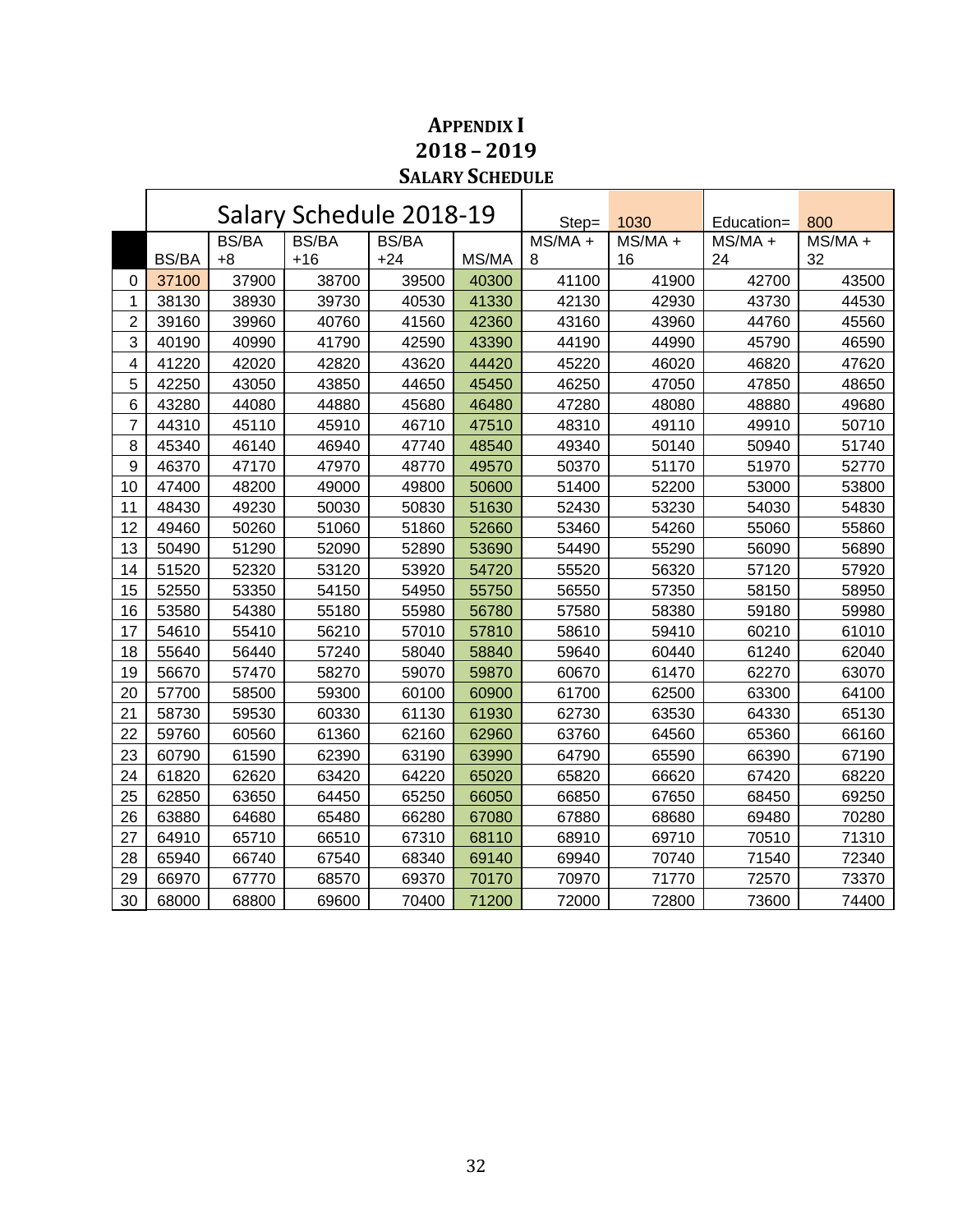# **APPENDIX II – 2020 SALARY SCHEDULE**

|                |              |              | Salary Schedule 2019-20 |              | Step= | 1040      | Education= | 800       |           |
|----------------|--------------|--------------|-------------------------|--------------|-------|-----------|------------|-----------|-----------|
|                |              | <b>BS/BA</b> | <b>BS/BA</b>            | <b>BS/BA</b> |       | $MS/MA +$ | $MS/MA +$  | $MS/MA +$ | $MS/MA +$ |
|                | <b>BS/BA</b> | $+8$         | $+16$                   | $+24$        | MS/MA | 8         | 16         | 24        | 32        |
| 0              | 37950        | 38750        | 39550                   | 40350        | 41150 | 41950     | 42750      | 43550     | 44350     |
| 1              | 38990        | 39790        | 40590                   | 41390        | 42190 | 42990     | 43790      | 44590     | 45390     |
| $\overline{c}$ | 40030        | 40830        | 41630                   | 42430        | 43230 | 44030     | 44830      | 45630     | 46430     |
| 3              | 41070        | 41870        | 42670                   | 43470        | 44270 | 45070     | 45870      | 46670     | 47470     |
| 4              | 42110        | 42910        | 43710                   | 44510        | 45310 | 46110     | 46910      | 47710     | 48510     |
| 5              | 43150        | 43950        | 44750                   | 45550        | 46350 | 47150     | 47950      | 48750     | 49550     |
| 6              | 44190        | 44990        | 45790                   | 46590        | 47390 | 48190     | 48990      | 49790     | 50590     |
| 7              | 45230        | 46030        | 46830                   | 47630        | 48430 | 49230     | 50030      | 50830     | 51630     |
| 8              | 46270        | 47070        | 47870                   | 48670        | 49470 | 50270     | 51070      | 51870     | 52670     |
| 9              | 47310        | 48110        | 48910                   | 49710        | 50510 | 51310     | 52110      | 52910     | 53710     |
| 10             | 48350        | 49150        | 49950                   | 50750        | 51550 | 52350     | 53150      | 53950     | 54750     |
| 11             | 49390        | 50190        | 50990                   | 51790        | 52590 | 53390     | 54190      | 54990     | 55790     |
| 12             | 50430        | 51230        | 52030                   | 52830        | 53630 | 54430     | 55230      | 56030     | 56830     |
| 13             | 51470        | 52270        | 53070                   | 53870        | 54670 | 55470     | 56270      | 57070     | 57870     |
| 14             | 52510        | 53310        | 54110                   | 54910        | 55710 | 56510     | 57310      | 58110     | 58910     |
| 15             | 53550        | 54350        | 55150                   | 55950        | 56750 | 57550     | 58350      | 59150     | 59950     |
| 16             | 54590        | 55390        | 56190                   | 56990        | 57790 | 58590     | 59390      | 60190     | 60990     |
| 17             | 55630        | 56430        | 57230                   | 58030        | 58830 | 59630     | 60430      | 61230     | 62030     |
| 18             | 56670        | 57470        | 58270                   | 59070        | 59870 | 60670     | 61470      | 62270     | 63070     |
| 19             | 57710        | 58510        | 59310                   | 60110        | 60910 | 61710     | 62510      | 63310     | 64110     |
| 20             | 58750        | 59550        | 60350                   | 61150        | 61950 | 62750     | 63550      | 64350     | 65150     |
| 21             | 59790        | 60590        | 61390                   | 62190        | 62990 | 63790     | 64590      | 65390     | 66190     |
| 22             | 60830        | 61630        | 62430                   | 63230        | 64030 | 64830     | 65630      | 66430     | 67230     |
| 23             | 61870        | 62670        | 63470                   | 64270        | 65070 | 65870     | 66670      | 67470     | 68270     |
| 24             | 62910        | 63710        | 64510                   | 65310        | 66110 | 66910     | 67710      | 68510     | 69310     |
| 25             | 63950        | 64750        | 65550                   | 66350        | 67150 | 67950     | 68750      | 69550     | 70350     |
| 26             | 64990        | 65790        | 66590                   | 67390        | 68190 | 68990     | 69790      | 70590     | 71390     |
| 27             | 66030        | 66830        | 67630                   | 68430        | 69230 | 70030     | 70830      | 71630     | 72430     |
| 28             | 67070        | 67870        | 68670                   | 69470        | 70270 | 71070     | 71870      | 72670     | 73470     |
| 29             | 68110        | 68910        | 69710                   | 70510        | 71310 | 72110     | 72910      | 73710     | 74510     |
| 30             | 69150        | 69950        | 70750                   | 71550        | 72350 | 73150     | 73950      | 74750     | 75550     |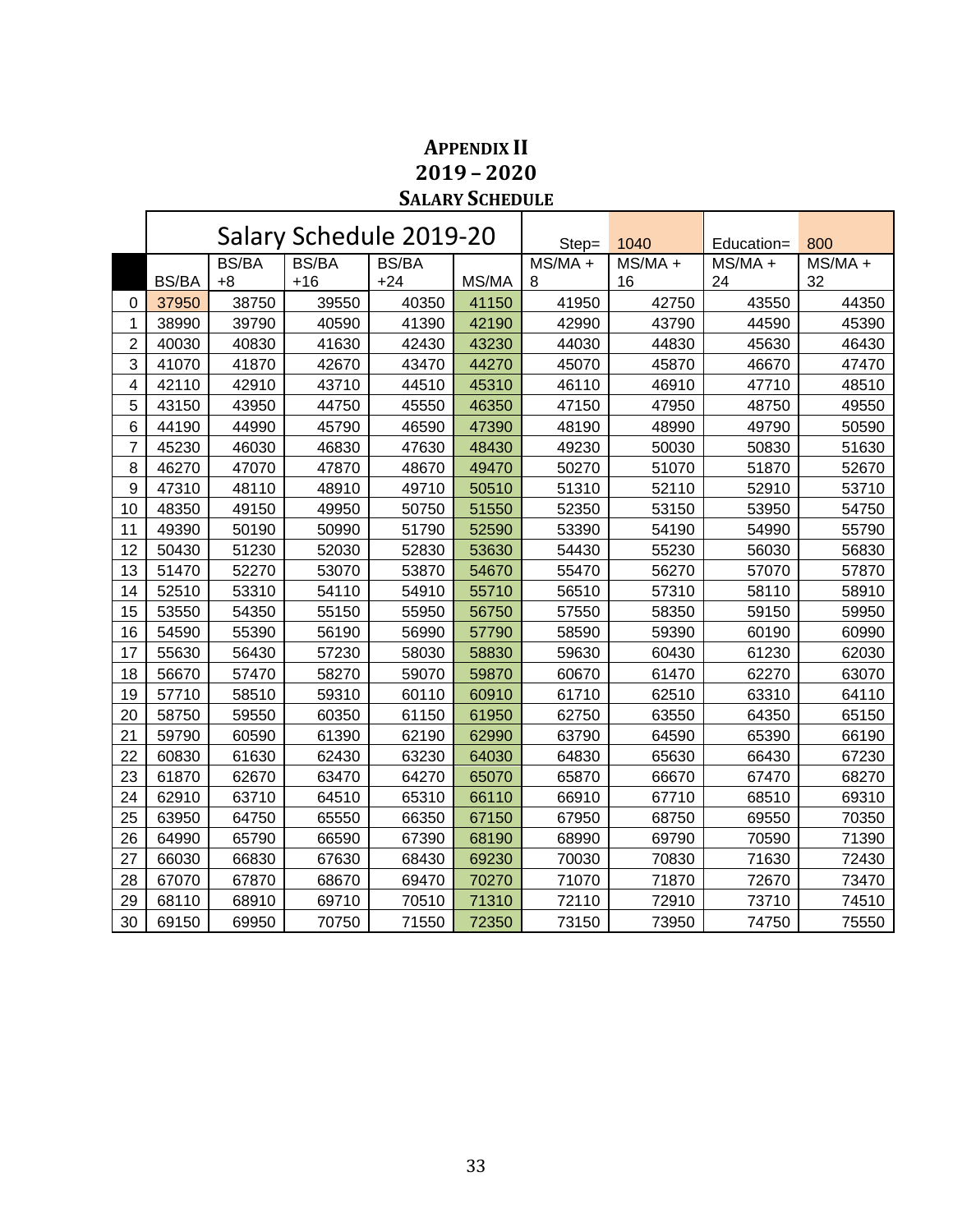# **APPENDIX III – 2021 SALARY SCHEDULE**

|                |              |              | Salary Schedule 2020-21 |              | Step= | 1050                               | Education= | 800       |           |
|----------------|--------------|--------------|-------------------------|--------------|-------|------------------------------------|------------|-----------|-----------|
|                |              | <b>BS/BA</b> | <b>BS/BA</b>            | <b>BS/BA</b> |       | $\overline{\text{MS}}/\text{MA}$ + | $MS/MA +$  | $MS/MA +$ | $MS/MA +$ |
|                | <b>BS/BA</b> | $+8$         | $+16$                   | $+24$        | MS/MA | 8                                  | 16         | 24        | 32        |
| 0              | 38800        | 39600        | 40400                   | 41200        | 42000 | 42800                              | 43600      | 44400     | 45200     |
| 1              | 39850        | 40650        | 41450                   | 42250        | 43050 | 43850                              | 44650      | 45450     | 46250     |
| $\overline{c}$ | 40900        | 41700        | 42500                   | 43300        | 44100 | 44900                              | 45700      | 46500     | 47300     |
| 3              | 41950        | 42750        | 43550                   | 44350        | 45150 | 45950                              | 46750      | 47550     | 48350     |
| 4              | 43000        | 43800        | 44600                   | 45400        | 46200 | 47000                              | 47800      | 48600     | 49400     |
| 5              | 44050        | 44850        | 45650                   | 46450        | 47250 | 48050                              | 48850      | 49650     | 50450     |
| 6              | 45100        | 45900        | 46700                   | 47500        | 48300 | 49100                              | 49900      | 50700     | 51500     |
| 7              | 46150        | 46950        | 47750                   | 48550        | 49350 | 50150                              | 50950      | 51750     | 52550     |
| 8              | 47200        | 48000        | 48800                   | 49600        | 50400 | 51200                              | 52000      | 52800     | 53600     |
| 9              | 48250        | 49050        | 49850                   | 50650        | 51450 | 52250                              | 53050      | 53850     | 54650     |
| 10             | 49300        | 50100        | 50900                   | 51700        | 52500 | 53300                              | 54100      | 54900     | 55700     |
| 11             | 50350        | 51150        | 51950                   | 52750        | 53550 | 54350                              | 55150      | 55950     | 56750     |
| 12             | 51400        | 52200        | 53000                   | 53800        | 54600 | 55400                              | 56200      | 57000     | 57800     |
| 13             | 52450        | 53250        | 54050                   | 54850        | 55650 | 56450                              | 57250      | 58050     | 58850     |
| 14             | 53500        | 54300        | 55100                   | 55900        | 56700 | 57500                              | 58300      | 59100     | 59900     |
| 15             | 54550        | 55350        | 56150                   | 56950        | 57750 | 58550                              | 59350      | 60150     | 60950     |
| 16             | 55600        | 56400        | 57200                   | 58000        | 58800 | 59600                              | 60400      | 61200     | 62000     |
| 17             | 56650        | 57450        | 58250                   | 59050        | 59850 | 60650                              | 61450      | 62250     | 63050     |
| 18             | 57700        | 58500        | 59300                   | 60100        | 60900 | 61700                              | 62500      | 63300     | 64100     |
| 19             | 58750        | 59550        | 60350                   | 61150        | 61950 | 62750                              | 63550      | 64350     | 65150     |
| 20             | 59800        | 60600        | 61400                   | 62200        | 63000 | 63800                              | 64600      | 65400     | 66200     |
| 21             | 60850        | 61650        | 62450                   | 63250        | 64050 | 64850                              | 65650      | 66450     | 67250     |
| 22             | 61900        | 62700        | 63500                   | 64300        | 65100 | 65900                              | 66700      | 67500     | 68300     |
| 23             | 62950        | 63750        | 64550                   | 65350        | 66150 | 66950                              | 67750      | 68550     | 69350     |
| 24             | 64000        | 64800        | 65600                   | 66400        | 67200 | 68000                              | 68800      | 69600     | 70400     |
| 25             | 65050        | 65850        | 66650                   | 67450        | 68250 | 69050                              | 69850      | 70650     | 71450     |
| 26             | 66100        | 66900        | 67700                   | 68500        | 69300 | 70100                              | 70900      | 71700     | 72500     |
| 27             | 67150        | 67950        | 68750                   | 69550        | 70350 | 71150                              | 71950      | 72750     | 73550     |
| 28             | 68200        | 69000        | 69800                   | 70600        | 71400 | 72200                              | 73000      | 73800     | 74600     |
| 29             | 69250        | 70050        | 70850                   | 71650        | 72450 | 73250                              | 74050      | 74850     | 75650     |
| 30             | 70300        | 71100        | 71900                   | 72700        | 73500 | 74300                              | 75100      | 75900     | 76700     |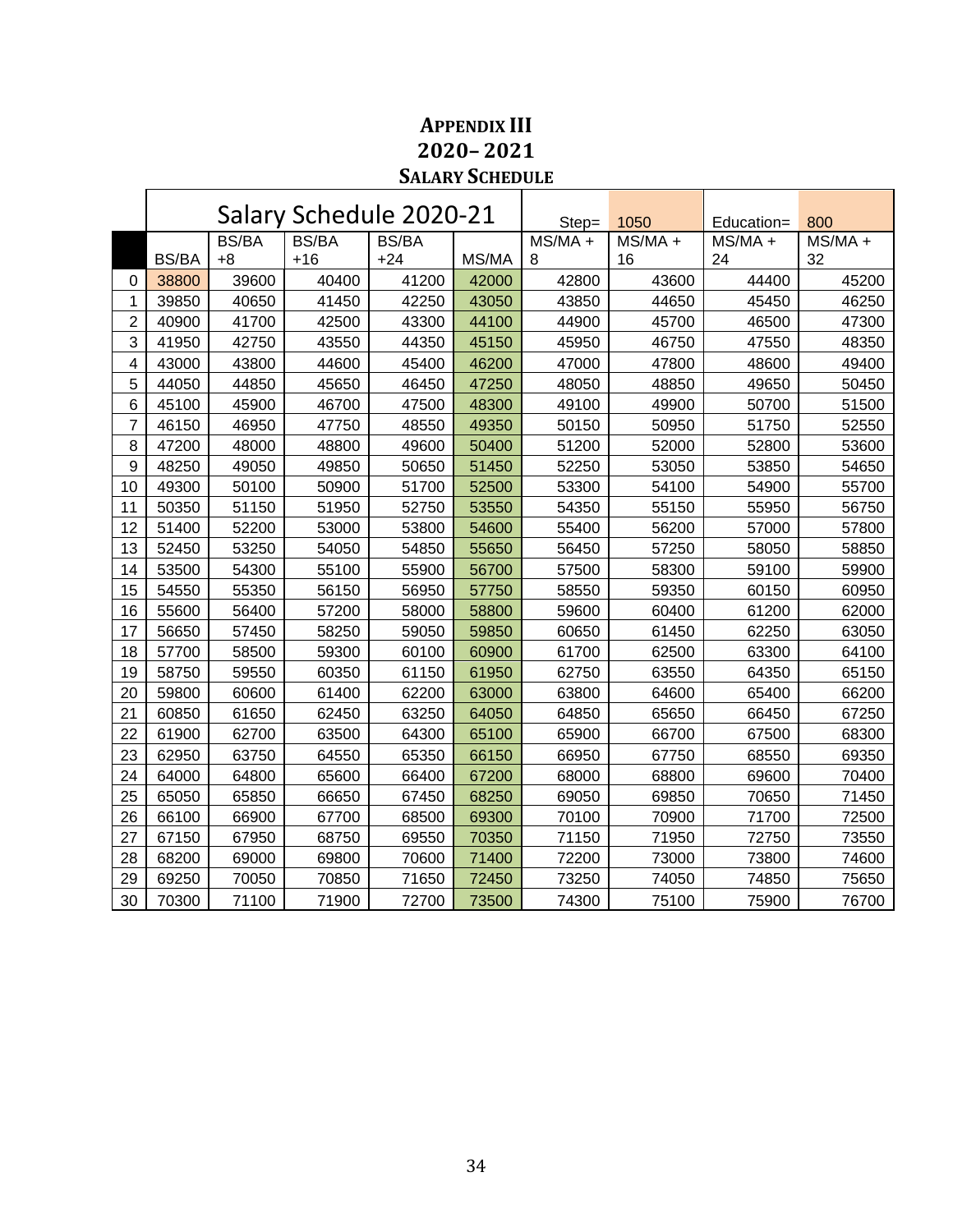# **APPENDIX IV – 2022 SALARY SCHEDULE**

|                |              |              | Salary Schedule 2021-22 |              | Step= | 1060      | Education= | 800     |           |
|----------------|--------------|--------------|-------------------------|--------------|-------|-----------|------------|---------|-----------|
|                |              | <b>BS/BA</b> | <b>BS/BA</b>            | <b>BS/BA</b> |       | $MS/MA +$ | $MS/MA +$  | MS/MA + | $MS/MA +$ |
|                | <b>BS/BA</b> | $+8$         | $+16$                   | $+24$        | MS/MA | 8         | 16         | 24      | 32        |
| 0              | 39700        | 40500        | 41300                   | 42100        | 42900 | 43700     | 44500      | 45300   | 46100     |
| 1              | 40760        | 41560        | 42360                   | 43160        | 43960 | 44760     | 45560      | 46360   | 47160     |
| $\overline{2}$ | 41820        | 42620        | 43420                   | 44220        | 45020 | 45820     | 46620      | 47420   | 48220     |
| 3              | 42880        | 43680        | 44480                   | 45280        | 46080 | 46880     | 47680      | 48480   | 49280     |
| 4              | 43940        | 44740        | 45540                   | 46340        | 47140 | 47940     | 48740      | 49540   | 50340     |
| 5              | 45000        | 45800        | 46600                   | 47400        | 48200 | 49000     | 49800      | 50600   | 51400     |
| 6              | 46060        | 46860        | 47660                   | 48460        | 49260 | 50060     | 50860      | 51660   | 52460     |
| $\overline{7}$ | 47120        | 47920        | 48720                   | 49520        | 50320 | 51120     | 51920      | 52720   | 53520     |
| 8              | 48180        | 48980        | 49780                   | 50580        | 51380 | 52180     | 52980      | 53780   | 54580     |
| 9              | 49240        | 50040        | 50840                   | 51640        | 52440 | 53240     | 54040      | 54840   | 55640     |
| 10             | 50300        | 51100        | 51900                   | 52700        | 53500 | 54300     | 55100      | 55900   | 56700     |
| 11             | 51360        | 52160        | 52960                   | 53760        | 54560 | 55360     | 56160      | 56960   | 57760     |
| 12             | 52420        | 53220        | 54020                   | 54820        | 55620 | 56420     | 57220      | 58020   | 58820     |
| 13             | 53480        | 54280        | 55080                   | 55880        | 56680 | 57480     | 58280      | 59080   | 59880     |
| 14             | 54540        | 55340        | 56140                   | 56940        | 57740 | 58540     | 59340      | 60140   | 60940     |
| 15             | 55600        | 56400        | 57200                   | 58000        | 58800 | 59600     | 60400      | 61200   | 62000     |
| 16             | 56660        | 57460        | 58260                   | 59060        | 59860 | 60660     | 61460      | 62260   | 63060     |
| 17             | 57720        | 58520        | 59320                   | 60120        | 60920 | 61720     | 62520      | 63320   | 64120     |
| 18             | 58780        | 59580        | 60380                   | 61180        | 61980 | 62780     | 63580      | 64380   | 65180     |
| 19             | 59840        | 60640        | 61440                   | 62240        | 63040 | 63840     | 64640      | 65440   | 66240     |
| 20             | 60900        | 61700        | 62500                   | 63300        | 64100 | 64900     | 65700      | 66500   | 67300     |
| 21             | 61960        | 62760        | 63560                   | 64360        | 65160 | 65960     | 66760      | 67560   | 68360     |
| 22             | 63020        | 63820        | 64620                   | 65420        | 66220 | 67020     | 67820      | 68620   | 69420     |
| 23             | 64080        | 64880        | 65680                   | 66480        | 67280 | 68080     | 68880      | 69680   | 70480     |
| 24             | 65140        | 65940        | 66740                   | 67540        | 68340 | 69140     | 69940      | 70740   | 71540     |
| 25             | 66200        | 67000        | 67800                   | 68600        | 69400 | 70200     | 71000      | 71800   | 72600     |
| 26             | 67260        | 68060        | 68860                   | 69660        | 70460 | 71260     | 72060      | 72860   | 73660     |
| 27             | 68320        | 69120        | 69920                   | 70720        | 71520 | 72320     | 73120      | 73920   | 74720     |
| 28             | 69380        | 70180        | 70980                   | 71780        | 72580 | 73380     | 74180      | 74980   | 75780     |
| 29             | 70440        | 71240        | 72040                   | 72840        | 73640 | 74440     | 75240      | 76040   | 76840     |
| 30             | 71500        | 72300        | 73100                   | 73900        | 74700 | 75500     | 76300      | 77100   | 77900     |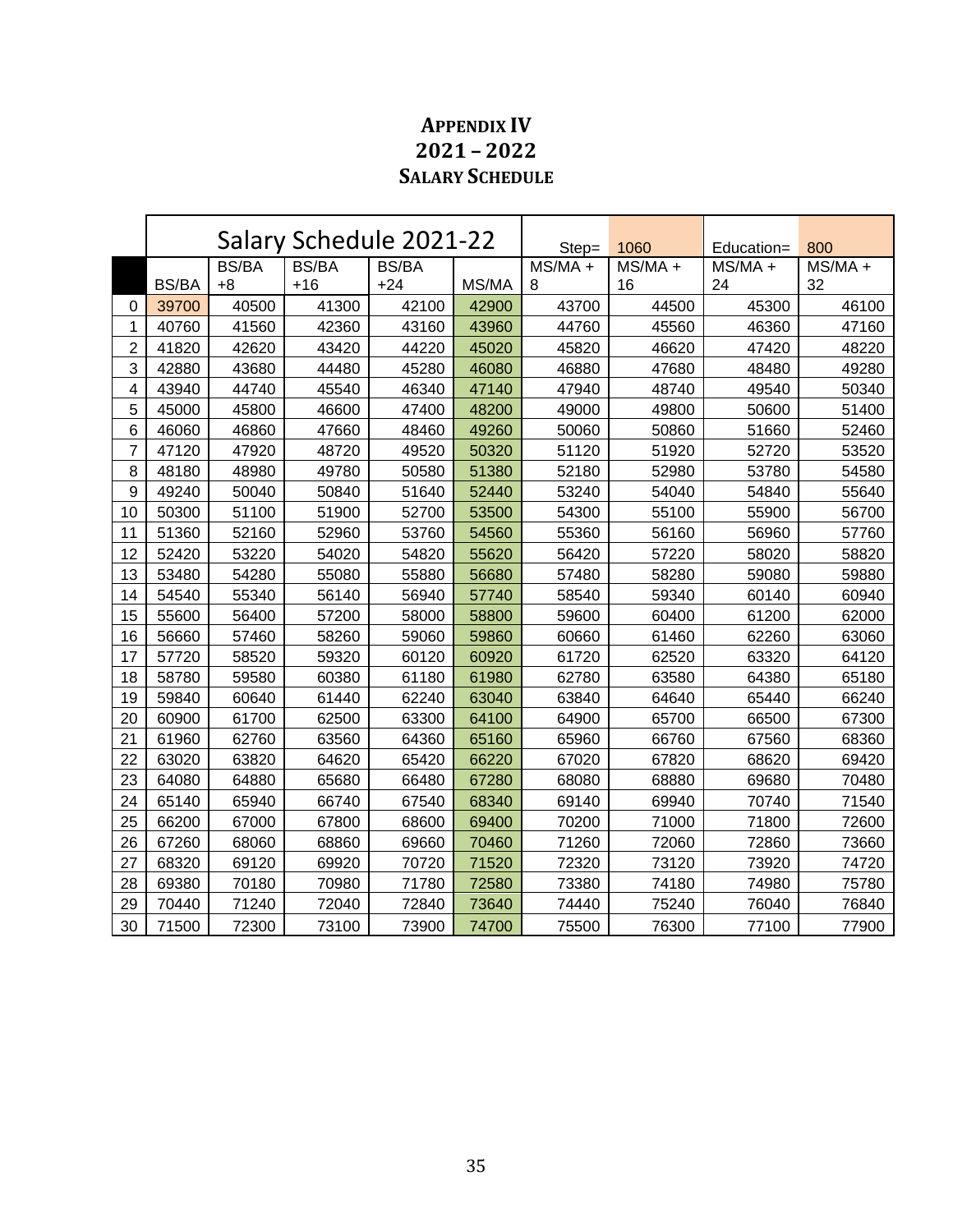# **APPENDIX V – EXTRA PAY SCHEDULE 2018 – 2022 EXTRA PAY SCHEDULE**

| Position<br>Percentage<br><b>Baseball</b><br>Head<br>10<br>5.5<br>Assistant<br><b>Boys Basketball</b><br>15.5<br>Head<br>$\boldsymbol{9}$<br>Assistant<br>$\boldsymbol{9}$<br>Assistant<br>$\overline{9}$<br>Assistant<br><b>Girls Basketball</b><br>15.5<br>Head<br>$\boldsymbol{9}$<br>Assistant<br>$\boldsymbol{9}$<br>Assistant<br>9<br>Assistant<br>Football<br>Head<br>15.5<br>$\boldsymbol{9}$<br>Assistant<br>$\boldsymbol{9}$<br>Assistant<br>$\boldsymbol{9}$<br>Assistant<br>9<br>Assistant<br>$\overline{9}$<br>Assistant<br>Boys and Girls CC<br>Head<br>10<br>5.5<br>Assistant<br><b>Boys Golf</b><br>7.5 |
|-------------------------------------------------------------------------------------------------------------------------------------------------------------------------------------------------------------------------------------------------------------------------------------------------------------------------------------------------------------------------------------------------------------------------------------------------------------------------------------------------------------------------------------------------------------------------------------------------------------------------|
|                                                                                                                                                                                                                                                                                                                                                                                                                                                                                                                                                                                                                         |
|                                                                                                                                                                                                                                                                                                                                                                                                                                                                                                                                                                                                                         |
|                                                                                                                                                                                                                                                                                                                                                                                                                                                                                                                                                                                                                         |
|                                                                                                                                                                                                                                                                                                                                                                                                                                                                                                                                                                                                                         |
|                                                                                                                                                                                                                                                                                                                                                                                                                                                                                                                                                                                                                         |
|                                                                                                                                                                                                                                                                                                                                                                                                                                                                                                                                                                                                                         |
|                                                                                                                                                                                                                                                                                                                                                                                                                                                                                                                                                                                                                         |
|                                                                                                                                                                                                                                                                                                                                                                                                                                                                                                                                                                                                                         |
|                                                                                                                                                                                                                                                                                                                                                                                                                                                                                                                                                                                                                         |
|                                                                                                                                                                                                                                                                                                                                                                                                                                                                                                                                                                                                                         |
|                                                                                                                                                                                                                                                                                                                                                                                                                                                                                                                                                                                                                         |
|                                                                                                                                                                                                                                                                                                                                                                                                                                                                                                                                                                                                                         |
|                                                                                                                                                                                                                                                                                                                                                                                                                                                                                                                                                                                                                         |
|                                                                                                                                                                                                                                                                                                                                                                                                                                                                                                                                                                                                                         |
|                                                                                                                                                                                                                                                                                                                                                                                                                                                                                                                                                                                                                         |
|                                                                                                                                                                                                                                                                                                                                                                                                                                                                                                                                                                                                                         |
|                                                                                                                                                                                                                                                                                                                                                                                                                                                                                                                                                                                                                         |
|                                                                                                                                                                                                                                                                                                                                                                                                                                                                                                                                                                                                                         |
|                                                                                                                                                                                                                                                                                                                                                                                                                                                                                                                                                                                                                         |
|                                                                                                                                                                                                                                                                                                                                                                                                                                                                                                                                                                                                                         |
|                                                                                                                                                                                                                                                                                                                                                                                                                                                                                                                                                                                                                         |
|                                                                                                                                                                                                                                                                                                                                                                                                                                                                                                                                                                                                                         |
|                                                                                                                                                                                                                                                                                                                                                                                                                                                                                                                                                                                                                         |
|                                                                                                                                                                                                                                                                                                                                                                                                                                                                                                                                                                                                                         |
|                                                                                                                                                                                                                                                                                                                                                                                                                                                                                                                                                                                                                         |
|                                                                                                                                                                                                                                                                                                                                                                                                                                                                                                                                                                                                                         |
| <b>Girls Golf</b><br>7.5                                                                                                                                                                                                                                                                                                                                                                                                                                                                                                                                                                                                |
| <b>Boys Tennis</b><br>7.5                                                                                                                                                                                                                                                                                                                                                                                                                                                                                                                                                                                               |
| <b>Girls Tennis</b><br>7.5                                                                                                                                                                                                                                                                                                                                                                                                                                                                                                                                                                                              |
| <b>Boys Soccer</b><br>7.5                                                                                                                                                                                                                                                                                                                                                                                                                                                                                                                                                                                               |
| <b>Girls Soccer</b><br>7.5                                                                                                                                                                                                                                                                                                                                                                                                                                                                                                                                                                                              |
| <b>Boys Track</b>                                                                                                                                                                                                                                                                                                                                                                                                                                                                                                                                                                                                       |
| 10<br>Head                                                                                                                                                                                                                                                                                                                                                                                                                                                                                                                                                                                                              |
| 5.5<br>Assistant                                                                                                                                                                                                                                                                                                                                                                                                                                                                                                                                                                                                        |
| <b>Girls Track</b>                                                                                                                                                                                                                                                                                                                                                                                                                                                                                                                                                                                                      |
| Head<br>10                                                                                                                                                                                                                                                                                                                                                                                                                                                                                                                                                                                                              |
| 5.5<br>Assistant                                                                                                                                                                                                                                                                                                                                                                                                                                                                                                                                                                                                        |
| Volleyball                                                                                                                                                                                                                                                                                                                                                                                                                                                                                                                                                                                                              |
| Head<br>10                                                                                                                                                                                                                                                                                                                                                                                                                                                                                                                                                                                                              |
| Assistant<br>5.5                                                                                                                                                                                                                                                                                                                                                                                                                                                                                                                                                                                                        |
| Softball                                                                                                                                                                                                                                                                                                                                                                                                                                                                                                                                                                                                                |
| Head<br>10                                                                                                                                                                                                                                                                                                                                                                                                                                                                                                                                                                                                              |
| Assistant<br>5.5                                                                                                                                                                                                                                                                                                                                                                                                                                                                                                                                                                                                        |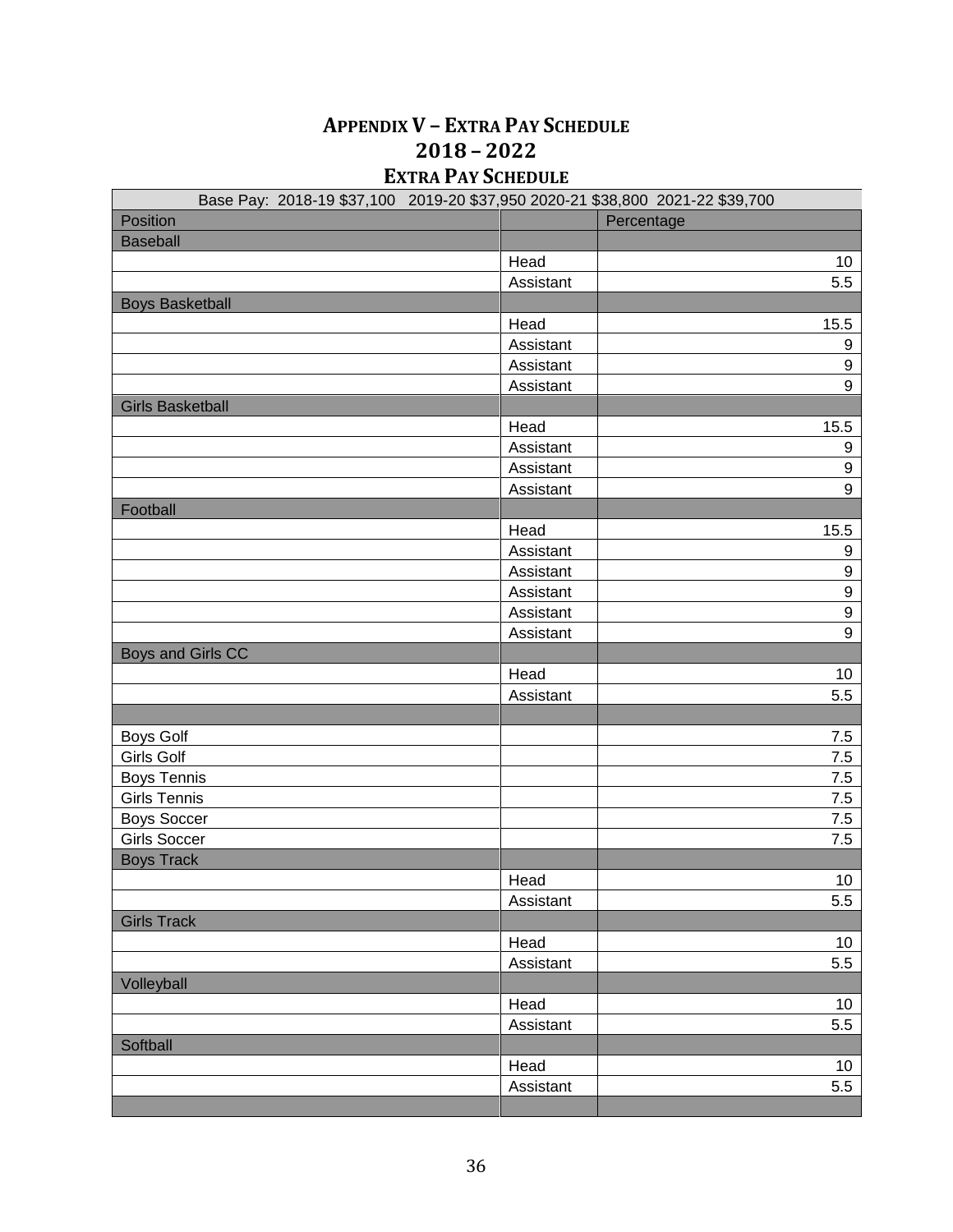| <b>Bowling</b>                            |           |                         |
|-------------------------------------------|-----------|-------------------------|
|                                           | Head      | 10                      |
|                                           | Assistant | 5.5                     |
| Other                                     |           |                         |
| Athletic Trainer (certified and licensed) |           | 24                      |
| Cheerleading                              |           | 12                      |
| Dance Team                                |           | $\mathbf 5$             |
| Weight training                           |           | 4                       |
| Academic Challenge                        |           | 6                       |
| FFA (+10/9)                               |           |                         |
| Band (+10/9)                              |           | 9                       |
| Vocal                                     |           | 9                       |
| <b>Student Council</b>                    |           | $\boldsymbol{9}$        |
| Thoughtwell                               |           | 3                       |
| Department Head                           |           | $\overline{\mathbf{4}}$ |
| <b>Fall Play Director</b>                 |           | 5                       |
| <b>Fall Play Assistant Director</b>       |           | 2.5                     |
| Spring Play Director                      |           | 5                       |
| Spring Play Assistant Director            |           | 2.5                     |
| <b>Ticket Manager</b>                     |           | $\sqrt{3}$              |
| Foreign Language Club                     |           | 3                       |
| Art Club                                  |           | $\sqrt{3}$              |
| Social Studies Club (if no Mock Trial)    |           | 3                       |
| <b>Scholastic Bowl</b>                    |           | $\boldsymbol{9}$        |
| Math Team                                 |           | $\,6$                   |
| Mock Trial (if no SS club)                |           | $\,6$                   |
| <b>FBLA</b>                               |           | 3                       |
| <b>Prom Committee</b>                     |           |                         |
| Prom Booklets                             | per hour  | 0.06                    |
| Prom Coronation                           |           | 1.1                     |
| Prom Coronation                           |           | 1.1                     |
| <b>Prom Decoration</b>                    |           | $\overline{c}$          |
| Prom Decoration                           |           | $\overline{c}$          |
| Prom Decoration                           |           | $\overline{2}$          |
| <b>Prom Ticket Sales</b>                  |           | 0.7                     |
| <b>Retirement Dinner</b>                  |           |                         |
| #Program                                  |           | \$50                    |
| #Dinner Coordinator                       |           | \$175                   |
| #Dinner Coordinator                       |           | \$175                   |
| Peer Helper                               |           | 3                       |
| <b>National Honor Society</b>             |           | $\overline{2}$          |
| Summer School                             | per hour  | 0.085                   |
| Driver Ed (Driving)                       | per hour  | 0.07                    |
| <b>Media Specialist</b>                   | per hour  | 0.06                    |
| #Ticket Sellers & Takers **               | per event | 0.09                    |
| #Scorer and Timer **                      | per event | 0.1                     |
| #Announcer **                             | per event | 0.09                    |
| #Testing Monitors                         |           | 0.3                     |